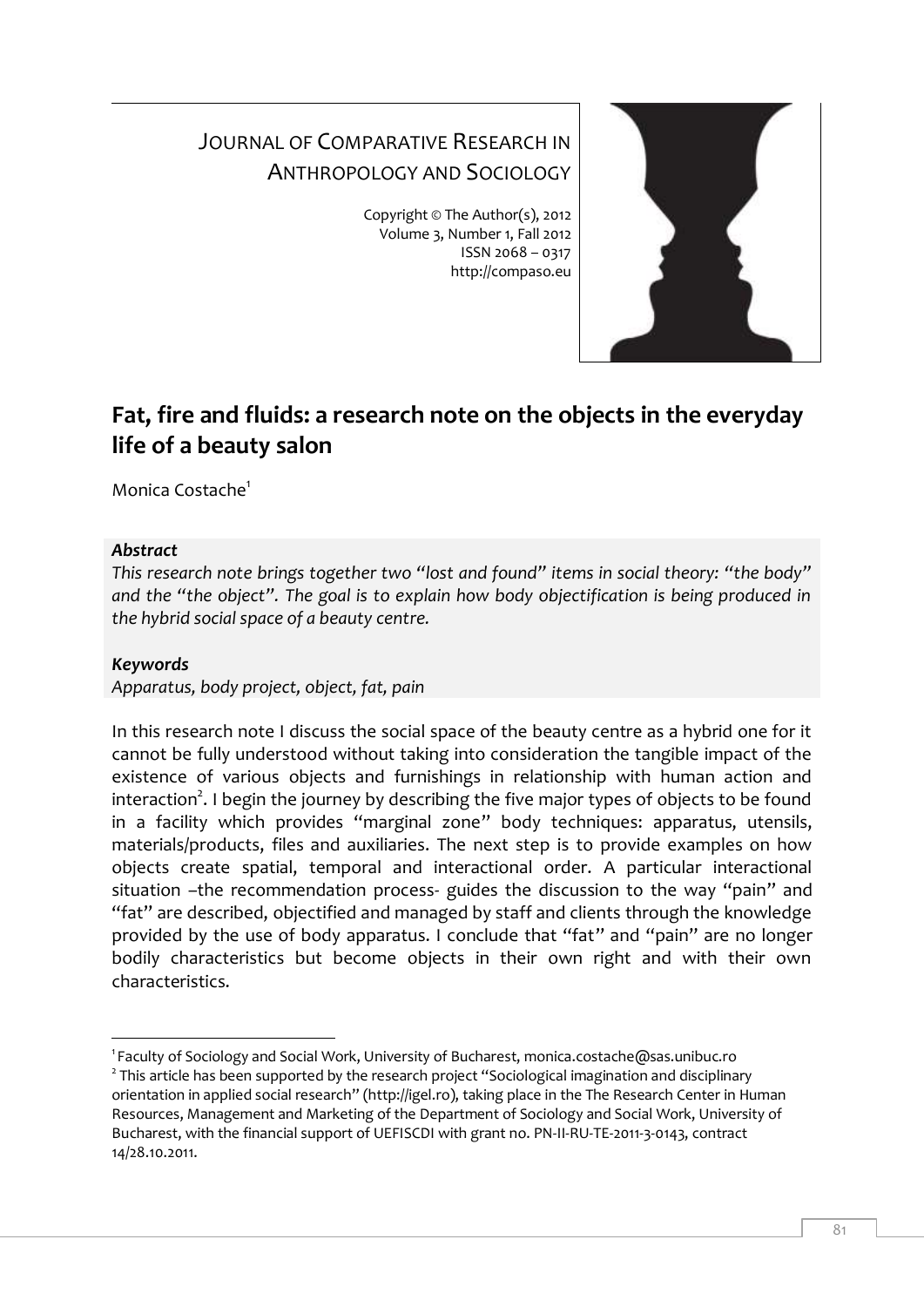#### **Interlude**

30 cm high X 2 m long white and red flashy sign, 6 outside window posters ,23 glass doors, 100 sqm of white sandstone floor, 3 office desks, 1 front desk, 4 mobile chairs, 6 leather high chairs, 3 coffee tables ,4 desk top computers, 1 promotional stand, 10 window curtains, 1 giant chandelier, 1 roll-down grey photographic background, 3 thermal bands, 1 body measurement device, 1 computer software, 4 tailor's measuring tape,1 Soup,1 LPG, 1 Endermo,1 Oxi,1 Star, 1 Slim, 2 Technis,1 Capsule,2 Futura, 1 water bed, 2 massage tables, 14 single therapeutic beds

These are all the items I can enumerate when thinking about the general layout and the main furnishings in the rooms at Skinny Beauty, a body enhancement centre in down town Bucharest where I worked/observed for eight mounts. I left out the items in the manicure and pedicure department and also those in the cosmetic/ facial department since we body operators seldom lingered in these working stations.

For someone with an inquisitive state of mind and a working knowledge of the three branch structure of the Skinny Beauty, the above mentioned list, provides all the essential information to pin point the exact location and time this research note is based upon.

Although there are two branches that have a treatment water bed, only one of them has neither glass doors nor dividing curtains: the LBranch. After this initial divide, the remaining two branches are the Ubranch and the DBranch. The sandstone tiles at the latter branch are a somewhat greyish shade, so the first guess is that the UBranch is the one where the participant observation had taken place. The mention of the Amelia machine solidifies this first assessment and also sets a time for the scenes: the late summer of 2010 when the Amelia was purchased and maintained a working residence at the UBranch centre.

## **Gaining access and methodological issues**

To this day, I consider entering the Skinny Beauty staff a real fluke. Initially, my ideal research goal was to become an inside observer of restaurant culture in urban Bucharest. Soon after, I realized that working as an apprentice in a restaurant kitchen is no easy task.

I reconsidered my choice of "field" for research after Skinny Beauty's recruitment team found my resume on an online job site. The initial interview proved to be an easy task since I did own a massage diploma and had some previous experience and proved (so I was told) extensive knowledge on body maintenance ingredients. The final interview was somewhat more difficult in the sense that I had to explain my interest in the field of body modification, given my formal training as a sociologist. I explained that I am interested in the research possibilities that a beauty salon provides and I am willing to learn more about the treatments and people working in such an establishment. I began a one month training session the following week.

The surprise came by means of the work contract. The basic type of full time work contract was accompanied by three additional forms: a confidentiality agreement, an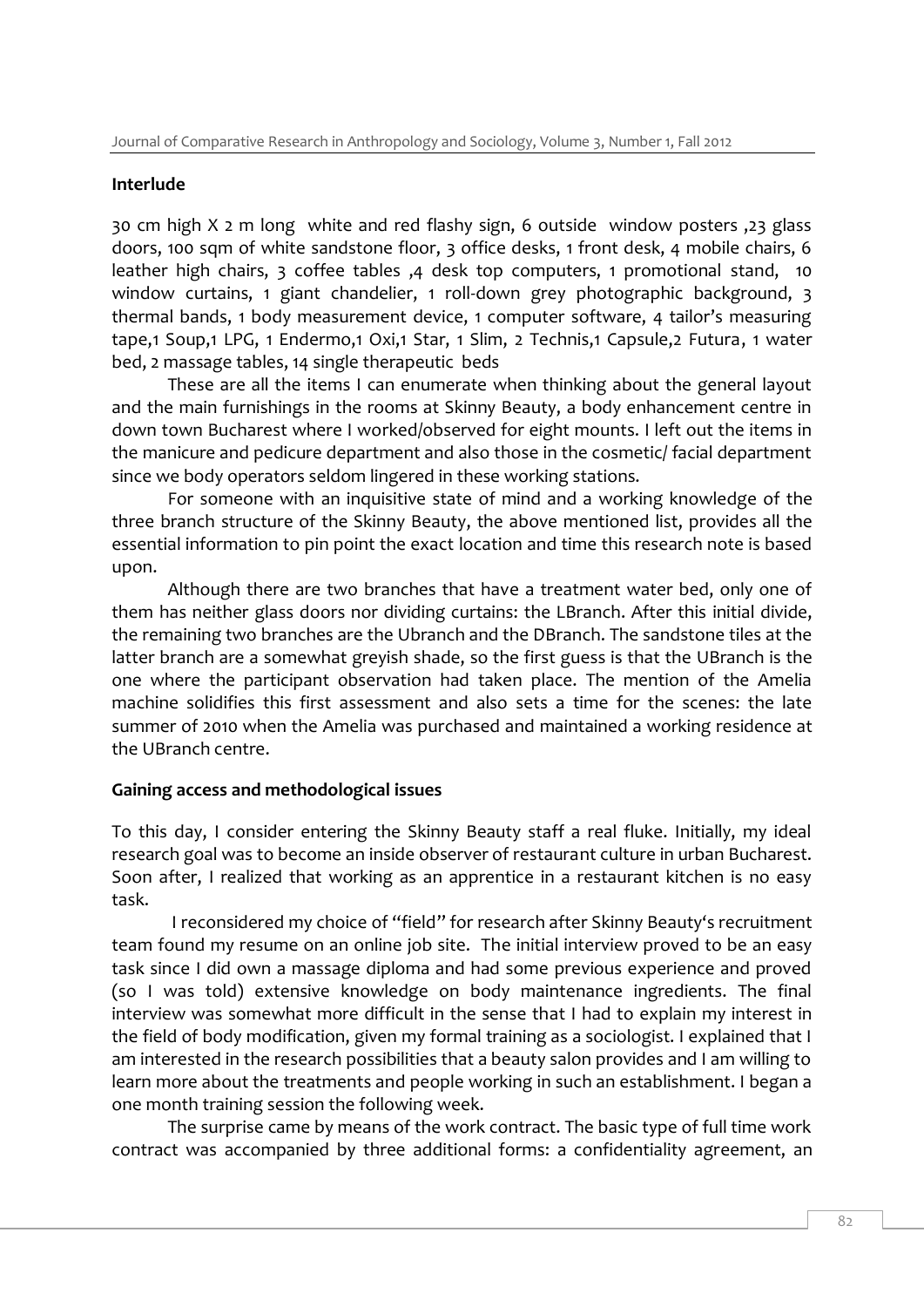outline of internal conduct code and the bonus payment structure. The confidentiality agreement stated two things: 1) that the information provided by the company was not to be distributed to competitors and 2) employees were not allowed to offer personal information regarding company clients in exchange for monetary retribution, nor directly engage the clients outside working hours.

There are two reasons why I mentioned the confidentially clause. First, I will provide proof that I am not under its restrictions. Second, I will argue that the confidentiality clause is just an example of a larger a "surveillance prone" working environment, particularly convenient for a researcher who engages in participant observation.

While working at Skinny Beauty I never engaged clients outside working hours, I never offered information for monetary reasons (for tabloid newspapers and such) and all other information provided to third parties, this and other presentations included, was/ is presented with no reference to the real names of people or their personal information. The working procedures and descriptions of apparatus is openly available on the internet so are the ingredients and products the company uses and markets. After leaving Skinny Beauty I did work for another beauty salon but, as it so often happens in the beauty enhancement job market, few employers offer legal employment contracts with all benefits included. In a way, this detail of barely legal working transactions renders the whole "confidentiality towards competitors" clause entirely void.

Looking back, the confidential agreements seems to have a double function: it is a way to convince the client his/hers bodily secret remain secret and is an instance of "flexing the organizational muscles" to naïve employees through written proof of the manager's proclivity towards absolute discretion.

Up to a point the "everything can and will be used against you" quote, favoured by the general manager, rang true and reminded employees that the glass doors and curtains were not good phonic isolators and any derailment from the "recommendation" speech could be easily monitored. Most of the times, this warning blended with the other surveillance rumours such as: the existence of hidden cameras in all of the treatment room (which turned out to be nothing more than smoke and gas sensors); that clients were "testing" employees- asking for personal contact information and giving monetary incentives- to be later rewarded with free treatment sessions; that the cleaning ladies were the eyes and ears of the manager in the kitchen area etc

Clients were also aware that they were being monitored, either by doctor of operators and -when asked about the amount of information we requested- the trained response was that "it is in my job description to ask questions about your well being and possible events that may affect your body shape and size". It was also in the job description that all relevant information provided by the client or observed by the operator be transmitted to the doctor and daily supervisor.

In this atmosphere of general surveillance it was easy enough to gather information from and about clients and, after a while, I began to visibly take notes on the back of my operator time sheet. Since flexibility can be found in the most constrained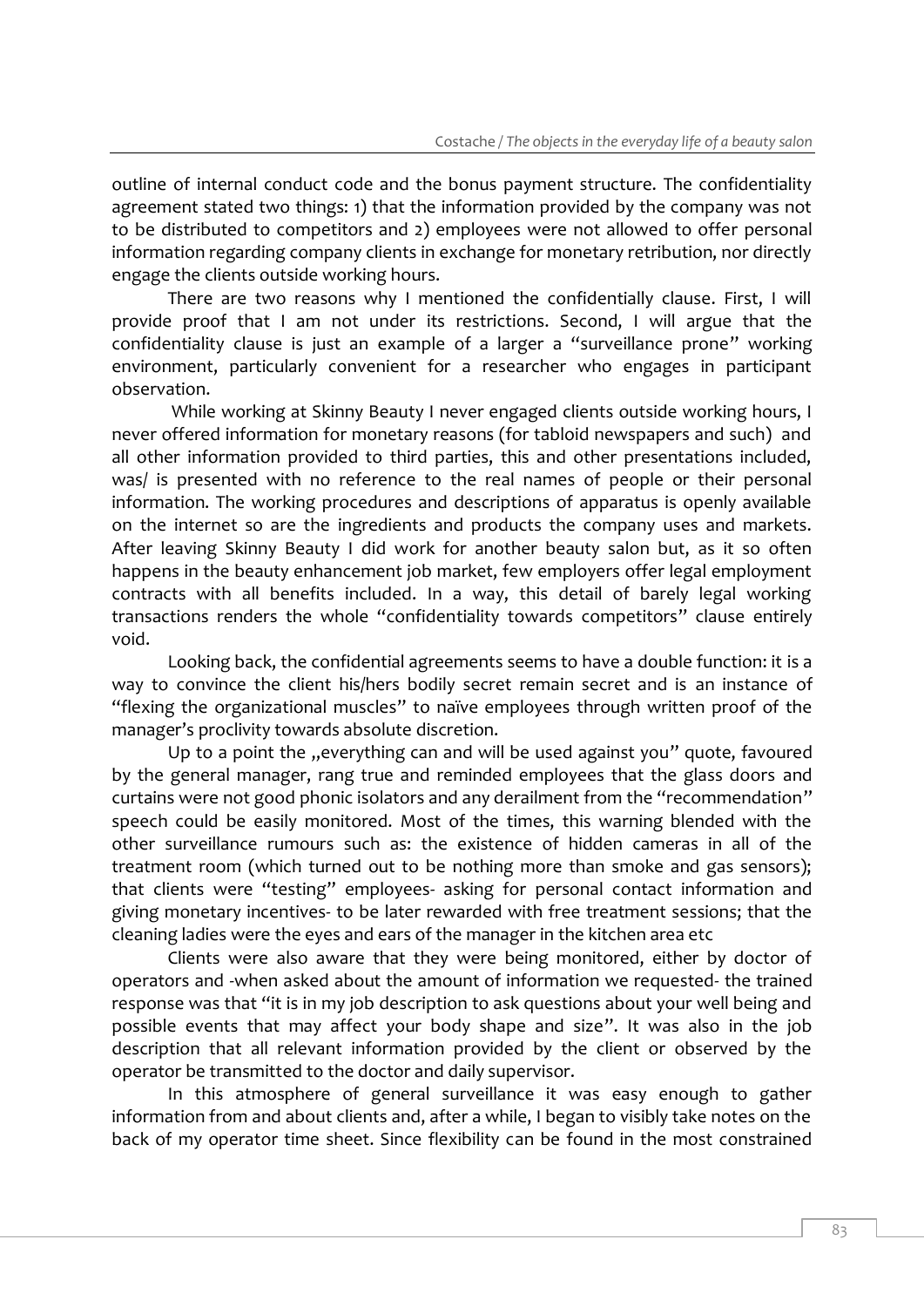environment, as long as I followed the procedures for sustaining a conversation with a client and reported the general content to my supervisor, all was well in Skinny land. As long as I protected the confidentiality of the clients, through the process of carrying out the treatment procedures and recommending additional products, I could gather clusterlike data such as : the main reasons for bodily modifications, techniques to correct these imperfections; reasons why these techniques failed, self-motivational stories, particular body imagery, ideal images of the body, the duration of a personal body project, the reasons why these projects were undertaken in the first place, etc etc.

It would have been better, of course, to complete my own record with interviews with clients, particularly those who seem to be well versed in body modification and maintenance techniques. This is the main limitation of my time spend there and I chose to escalade it by talking primarily about the interaction between objects and personell, and the way this interaction provides a glimpse into the vast universe of objectifying the body one organ at a time.

## **The "lost and found": the body and the object**

Since its inception, sociology (and sociologists) was/were imagined into being for the whole purpose of describing and explaining the "new" in society. However, after a good two hundred years, constantly searching for "the new" while, at the same time, trying to prove the legitimacy of the search can be quite tiresome. So much so, that presenting "the new" has gotten somewhat, well, old. And by "old" I mean that one can see patterns emerging in presenting "the new" to "the now". There are three ways that come to mind.

First, "the new" is equivalent to "the original". The initiators of this trend go to exceeding lengths to identify, scale and measure the amount of "originality" in one research topic or another. The second type of people trying to present the new, much like the ones before, make "interesting" the synonym for "the new" and look for topics and research topics on the fringes of contemporary theoretical work. The third group of sociologist struggling to find "new" avenues of research goes on a treasure hunt: they isolate one topic that some current individuals find attractive and then they embark on a keyword search in the classical textbooks authored by the scientific fore-fathers accepted in that specific field. The lengthier the quotes and the closer to Aristotle the better! In fact, some of the writers in this group provide such convincing scenarios of "lost and found" experiences that we, as readers, fail to see the "appeal to authority" crutches behind the beautifully painted treasure map.

Nonetheless, "the new" needs friends! So, even if we may or may not choose to see that one or another quote was taken out of context, we are at least willing to be persuaded into thinking that there still is something new under the (sociological) sun!

For example, Chris Shilling is a friend of the "new" and a skilled narrator of the trip to the "lost and found" land of social theory. His book *The body and social theory* (second edition Shilling (2003)) is a wonderful portrayal of the activity mentioned above. It skips not one "founding father" as the argument of the body as "absent presence" in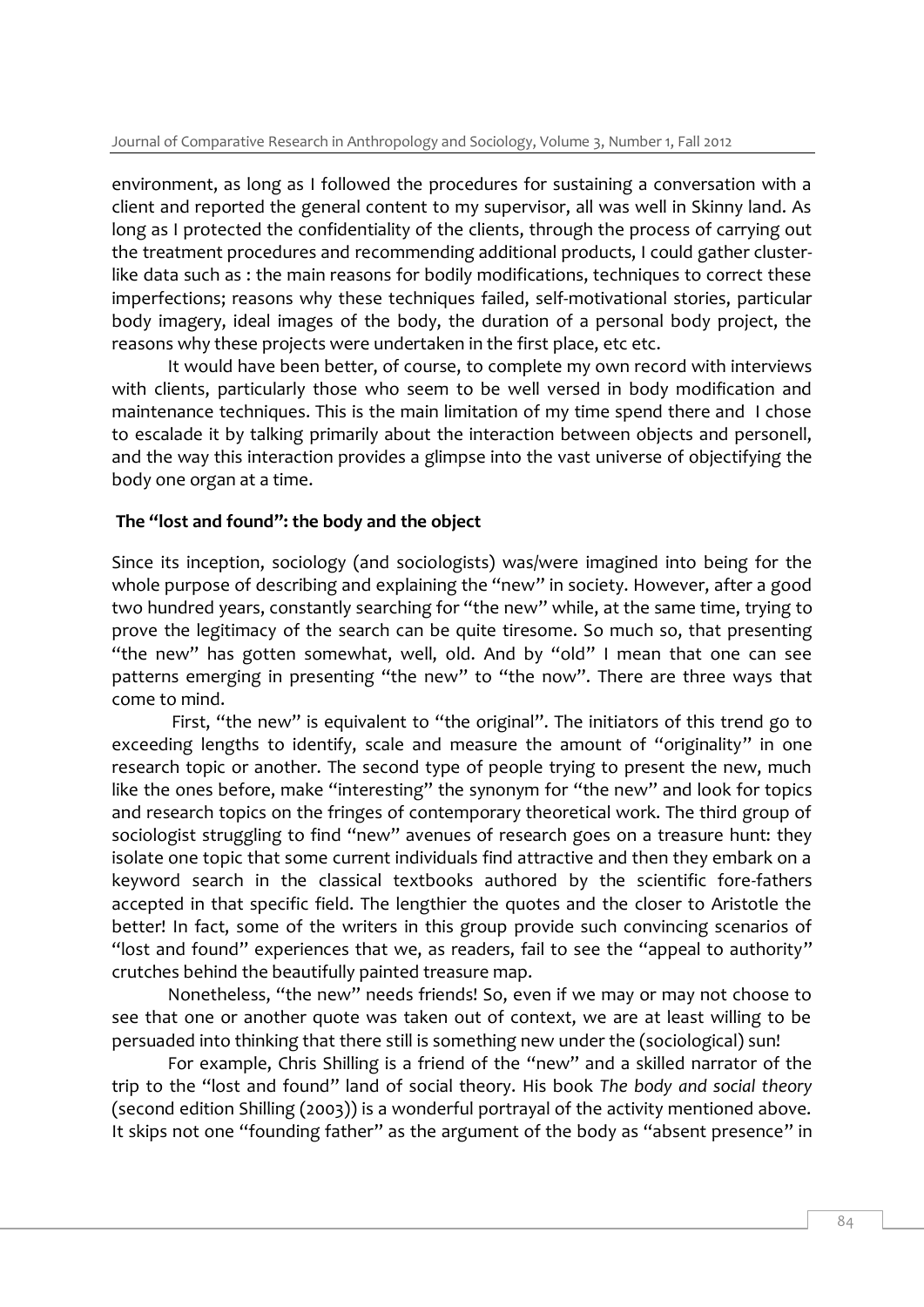sociology unfolds while, at the same time, giving proper credit to all others that have managed to write on either of the six research perspectives- sometimes equivalent to time frames- on the body: the naturalistic, the socially constructed, the social inequalities attached; physical capital; civilized, self-esteem and death.

His main argument is that in sociology, the body has been, until recently, an "absent presence" due to the persistence of the Cartesian difference between the body and the mind. Understanding the body in a scientific (and sociological way) was thought as unnecessary since the two realms were considered so different that increasing knowledge about one did not necessarily mean increasing knowledge about the other. Things became easier after Norbert Elias published his initial work on the "civilising process" and advanced the idea that there is a strong connection between our embodied selves and our social (civilized) self. Continuing this trend, various other writers took the idea of social and embodied self as one to understand practices such as body modification techniques, usage of transplanted tissues and organs, cyborgs, avatars and the like (Shilling, 2003).

For this research note I bring into focus mainly the concept of "the body as project". Chris Shilling remembers the works of Connel, Freund and Hochchild that refused the mind/body dualism and brought into attention the body as a project (Schilling, 2005, Cpt5).

The body project is a response to the high modernity issues that individuals face. The body as a project states that the body is an unfinished work that has to be brought to completion by the direct influence of the will of the individual. Constantly managing and improving one's body provides, in turn, the feeling of being completely in charge of one's destiny and life in the context of insecurity and traditional institutions fallback. The challenge I find with regard to the "body project" theory is that the individual project may not be individual at all. Objectification theory can be thought of as an answer but the months I spend at the beauty centre have managed to turn my gaze into a different direction. Maybe objectification is more real than the psychologically inclined Fredrickson and Rogers proclaim. For this reason I believe studying a beauty centre as a hybrid place (where objects and bodies interact) is a valid course for understanding how objectification of the body happens per se and how, in turn, modifies the "body as project" understanding of our social selves.

Much like Chris Shilling, Alex Preda is also a "lost and found" advocate of sociological concept. In his article - "*The turn to things. Arguments for a Sociological Theory of things"* -he provides a general outlook on how the object has been relatively ignored by main sociologists and argues that objects must became a central figure of social research because their study expands our understanding of time, space and interactional order. In this research note I will provide examples of how the objects in the beauty centre create social order among co-workers and have an impact on the temporal and spatial activities provided at the centre.

There are other ways to theoretically understand objects. In the same frame of action-network theory that most researchers place object studies from "others", to "fluids", to "affliliative" objects have also come to possess the attributes of "fire". I use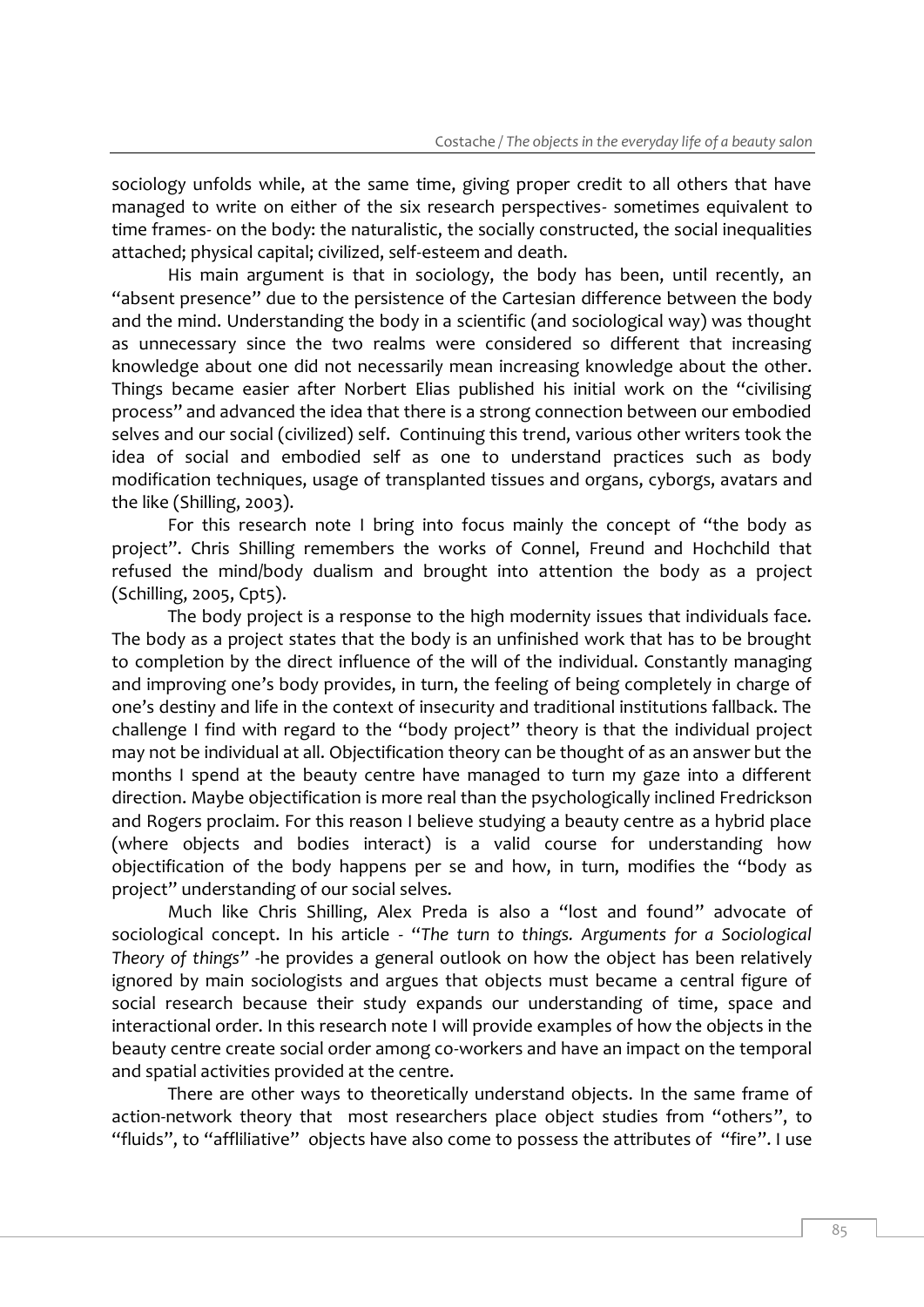these theories to look at the way pain and cellulite (or fat) is constructed as undesirable and dis-embodied objects with their own characteristics.

In his study of objects and spaces Law mentions that objects are always situated in "political spaces" that provide a clear definition of that given object and because of this the mere existence of an object entails that it will bring along or create its own "political space" that will separate it from other object. Between the object and a person interacting with it there will always be a "space" and thus the object is, by definition, Other to the person (Law, 2002).

This classificatory item is the work of John Law and Vicky Singleton in their object lesson mainly centred on alcoholic liver disease. Using the term and the properties ascribed to "fluid" objects to understand this condition confines the manifested visible effects to a flowing, slowly developing transformation of patient and affliction while, in reality, the definitions and practices that follow from these definitions of the disease are less ordered, continually shifting, changing the structures of relationships and encompassing every aspect of patient's lives. Alcoholic liver disease is not a calm flow of events and ascribed meaning it is a wild fire consuming everything in its path and so it must be analysed (Law, Singleton (2005)).

At the far end of the spectrum, Lucy Suchman's work in the Xerox Company Operability Project was focused on trying to find ways for customers to relate to the 8200 copier, the Xerox equipment that failed to meet the official marketed aspects of "usability". Turning the 8200 copier from "marketing failure" to "scientific object" worthy of specialised anthropological and technical attention provided a unique opportunity for different staff members to interact and produce different accounts of the same object while maintaining a cooperative definition of the object at hand.

This, says Suchman following a lead first discovered by Annemarie Mol, can only take place due to the object's ability to act as a "fluid", namely the possibility that the same object can have different meaning to different people. Fluid objects are affiliative objects, concludes Shuman after describing how the task of transforming the 8200 copier into an scientific object eventually created affiliations between people and between objects and people (Suchman, 2005).

## **The objects**

The high density of the apparatus rightfully describe a centre specialized in high maintenance treatments. In fact, at the time of my observational study, the Skinny Beauty was publicized as the fully equipped treatment centre for beautifying and slimming procedures.

To provide a complete view of the objects available at the Ubranch I will divide them into five categories: apparatus, utensils, materials, files and auxiliaries.

Unlike other categories, that required carefull planning and acquisition, the auxiliaries are those objects that, in extremis could be bought form a specialised stor in a general supermarket. These include: cleaning and maintenance products, toilet paper, tissues, paper lingerie and slippers, tea bags, cofee, sugar, scented oils etc.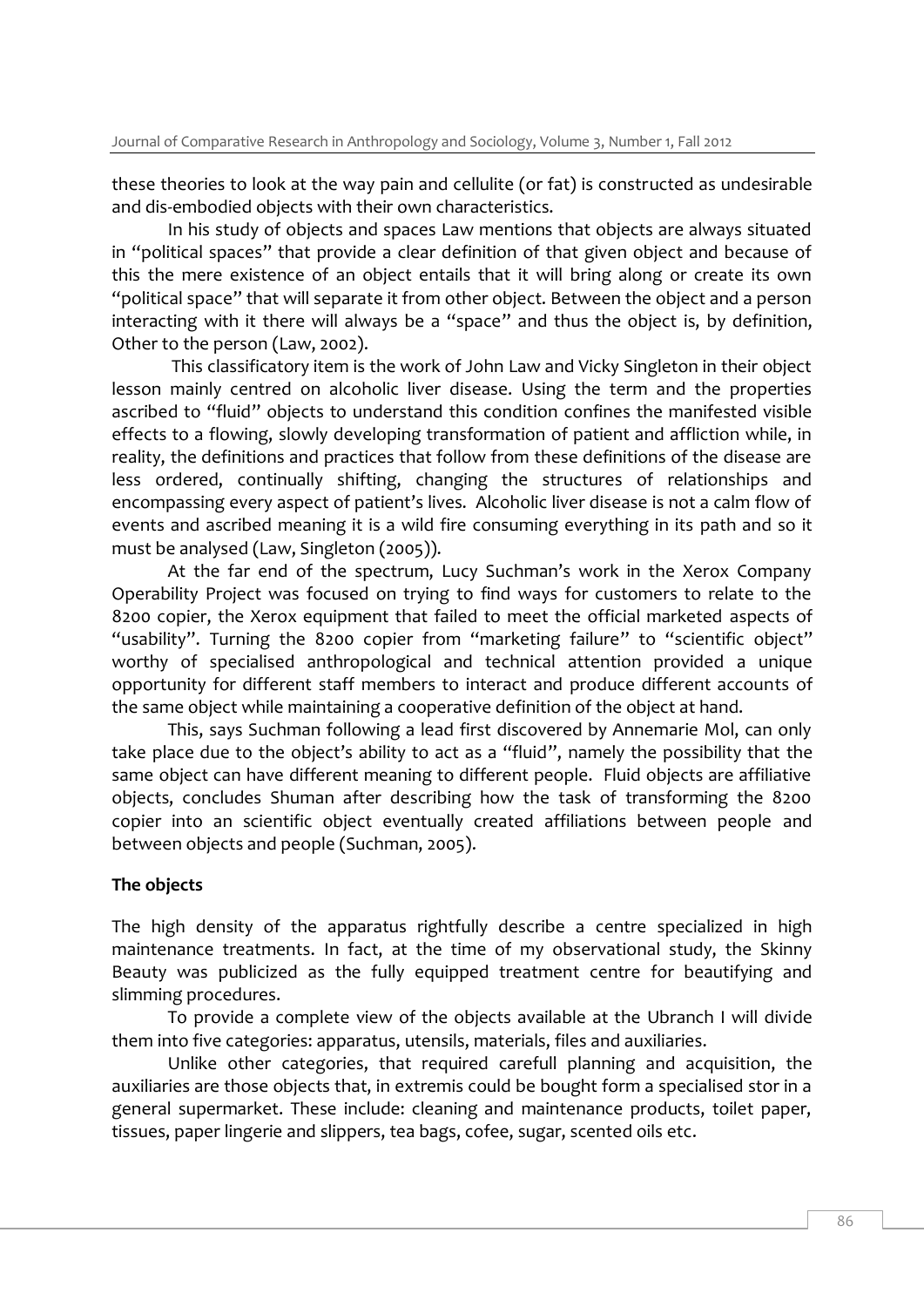Utensils are measuring units, spatulas, foil bags, brushes; glass bowls, heating devices (bowls and blankets).

Materials are split into two categories: for sale and for the treatments. The difference consists in price and dosage. The professional versions of the products are of larger dosages and are included in the treatment price. The retail version of materials consists of more attractive packages for a lesser amount of product. At the time of my study there were four major therapeutic product lines, each with its own 3 line division, for each of the 3 skin types that targeted three major problems: cleaning, hydrating and targeting imperfections.

There were two types of files: digital records and paper prints. The paper prints all had an equivalent in digital format so no information was lost but the software was capable of retaining multiple aspects of client preferences and purchasing practices. The paper prints consisted primaraly in every-day schedule and the individual treatment files for the clients.

# **Apparatus**

Tanita Scale<sup>i</sup>: Digital scale with multiple parameter measuring devices. Provide a detailed full body and segmental body composition analysis - weight, impedance, body fat percentage, body fat mass, body mass index (BMI), fat free mass, estimated muscle mass, total body water, and basal metabolic rate (BMR) for the entire body by using Bioelectrical Impedance Analysis (BIA) or Direct-Segmental Bioelectrical Impedance Analysis (DSM-BIA) technology (two of the most thorough and reliable ways to measure body composition.

Futura<sup>ii</sup>: A pack of self adhesive body pads, instruction guide, main adaptor and carry case connected to an apparatus that provides bio-curents. 30 minute Program with 30 sequential phases to incorporate Warmup, fat & Cellulite reduction, muscle lifting, tightening, toning, shaping, workout, strengthening and firming, lymphatic drainage, detox, circulation, dermal smoothing and revive and warm down.

 $Oxi^{iii}$ : Oxigen concentrator. The main manipole releases purified air that has up to 95% oxygen concentration. Additional appendixes are: oxygen mask and vacuum rollers for body and face

Soup<sup>iv</sup>: Whole body beautifying apparatus that consists of a working station with four treatment heads that provide synergic treatments through connective tissue massage, radiofrequency, ultrasound and photodynamic therapy.

Capsule<sup>y</sup>: Spa Feng Shui TM Bed that has several full body LED Light Therapy programs that range from relaxation to cellulite services resulting in a complete full body and mind stress treatment. It consists of a steam treatment bed with aromatherapy, cromo-therapy, music therapy and light therapy.

Slim<sup>vi</sup>: Waste detoxifiation and cellulite breakdown programme that drives waste out through Excretory System, cures skin problems, cellulite and endema. It cosists of a full body suit that inflates and deflates according to specific treatment time frames.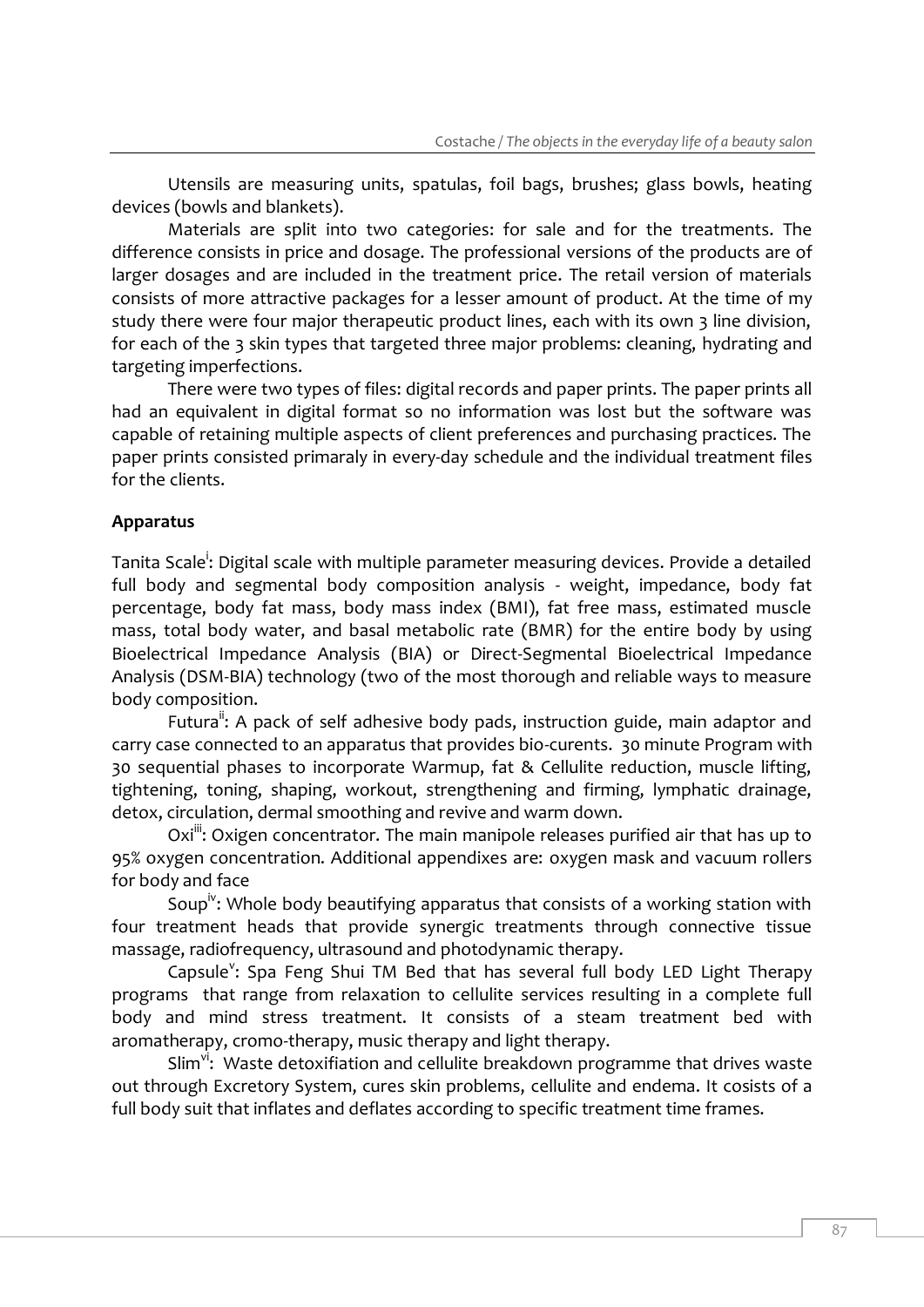STARVAC<sup>vii</sup>: Suction massage machine for the reduction of cellulite and lymphatic drainage. This anti-cellulite treatment smoothes and firms the skin of the entire body, stimulates circulation, and releases toxins. It consist of : Starvac machine, main cable, treatment cup with 4 large rollers, treatment cup with 4 small rollers, 7 suction cups of various dimensions, connection tube for the roller cup and suction cups, series of 7 blue double suction cups with a connection tube

The Techni<sup>viii</sup>: Apparatus for DermoLipoScuplting. The TechniSpa apparatus physically breaks down the cellulite structure. The ionization biologically attacks cellulite with penetrating slimming and firming active ingredients. The muscular stimulation drains fats and toxins while firming tissues.

LPG& Endermo<sup>ix</sup>: Apparatuses for endermology treatments. The two independent motorized rollers (patented by LPG) gently pull the skin using three directions of rotation, depending on the desired objectives. The various folds treat different types of tissue, including cellulite, adipose, edematous, fibrous, adherent, inflammatory, thin, fragile, and relaxed).

I opted for the description provided by the manufacturer or general advertisers because my own drawings and comments on the apparatuses are colored by the initial presentation and first treatment session.

From the *Ironer* to the *Soup-maker* to the *Alien Bed* and The *HC Slimmer* the comments that accompany them always take me by surprise: "be careful with the Soupmaker, it makes clients jump out of the bed"; "it burns deep down in the tissue; "the Ironer makes muscle contract if too much current is added"; "you move to slow for the HC Slimmer and will rip the client's skin off; "don't listen to mad clients: if they want to get a shock let them try the electric chair; "the Suit squeezes the life out of you if you don't position it properly". Confronted with these warnings, the most dreaded treatment for me at that time, applying hot wax and algae on client's skin, seemed like a breeze.

Little did I know that by these means I was taking the next step into the company's training program. At first, as a trainee, you learn to detect signs of fat deposits, cellulite accumulation, and circulation of blood and lymph. Second, you learn the main ingredients in the materials used during treatments and their effect on the human skin. Learning "what can go wrong" means you are prepared to be attentive to correct execution techniques and careful to the correct amount of materials used. To much can be overbearing on the client's skin and cause product shortages in the material stock, to little and the skin is subject to blemishes and other disruptions.

I now understand why it was important to learn the product ingredients first and the apparatus functions second. The apparatuses are strange. They appear out-of-place and make funny suction sounds. Most of them are designed especially to look futuristic and from a different world to emphasis their technological advancements. Although they all can be generally described as various shaped boxes with additional instruments attached to them, the instant one of them provokes constant tingling and tiny muscular contractions on your skin you immediately experience it as a separate, exterior, incompatible and sturdy thing. The first instinct is to move away from it. What helps you to go through with the session is listening. You see how gels and creams are constantly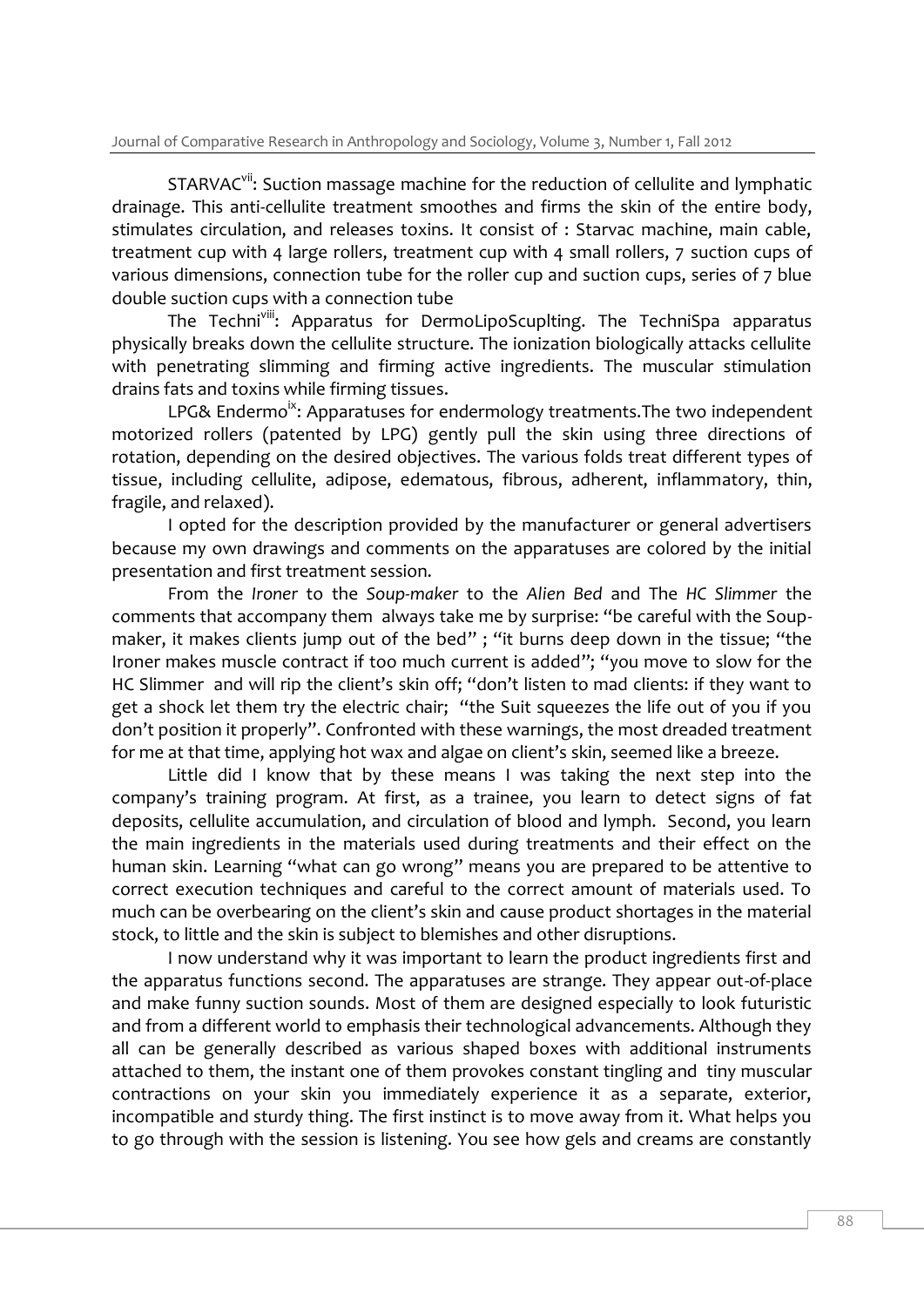applied to the skin, you listen to the story of how the current splits the gels into positive and negative ions, you imagine how these ions penetrate the cellular wall and go deeper in the skin, you feel the tingling and are immediately told how this gentle movement drains the fluids from the tissues to the lymph nodes.

By the time the treatment is over you forget something has not only touched your skin but it also provoked internal structural changes. Without the constant distraction of the various stories about the principal activity of this or that main ingredient you are left imagining extreme alteration to your internal body structure and experience feelings of anguish and uncertainty.

No matter how scientifically infused and tiresome to repeat treatment after treatment these speeches on the composition of gels and creams directly applied to the skin serve a specific function. They act as relaxers, specific pacifiers if you like, that constantly reminds you that the large object in the immediate vicinity exerts its function first on the ointments and only thus mediated reaches yourself. The interaction between the client's body and the apparatus (the object) is always a mediated one. The object can never be fully embodied because the internal, liquid structure of the organism is at odds with the experienced solidity of the apparatus.

The client's first encounter with these apparatus is via the medical unit. One or two physicians assist the client in talking about personal beauty goals, past medical issues to take into consideration, personal desired outcome of beatifying treatments and knowledge about the biology and functionality of the connective (mostly fatty) tissue. The latter discussion focuses on the development and management of cellulite and body fat and is almost didactical, in the sense that visual aids are provided to better understand the accumulation of toxins and the gradual hardening of cellular walls that lead to nodes formation.

The visit starts by measuring the client on the above mentioned scale and continues with gathering the data and inserting it in the company's software. Based on the results of the measuring device, personal wishes of the client, budget and temporal constraints a treatment plan is provided and an individual treatment file is drafted.

So as to classify the activities in a more theoretical vein, I will turn to Nick Crossley's list of the Reflexive Body Techniques. Following Marcell Mauss understanding of body centred behaviours as learned techniques, the list comprised 42 behaviours divided into three "zones": the "core" zone, the" intermediate" and ,, the marginal" zone" raging from "washed hands in the last 7 days" to the use of steroids for body building purposes and body piercings (Corssley, 2005).

The treatments offered by the centre fall into the "marginal" zone, because a special diet is prescribed to each client as a prerequisite of treatment schedule and all procedures offer alternatives to cosmetic weight loss surgery, cosmetic surgery being another item in the marginal zone list. The price range of treatments and the marketed image of the centre are also somewhat "marginal" in the sense that they target plus 30 years old, urban, upper-middle class clients that " *know* that body image is important for overall success in life"(promotional presentation, italics are mine). If we take into consideration that the apparatus used is the latest development in engineering for this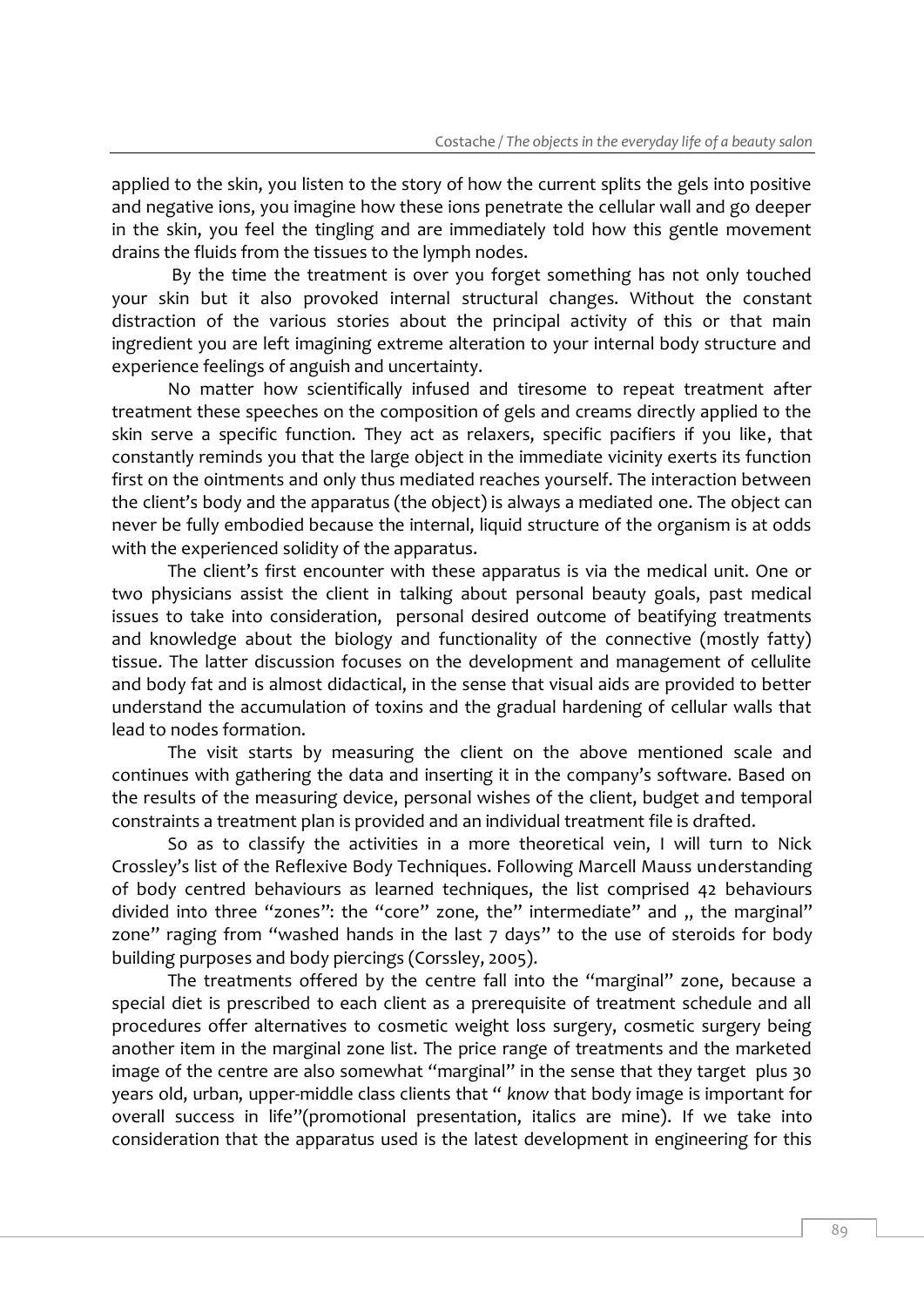particular field, there is clear evidence that the shift is from the outside to the internal structure, from solid to liquid. Perhaps the vision of the body as a container of fluids is not so passé after all!

The late 16 hundreds way of representing the body is being reconfigured to assume the day's questions regarding body management and improvement.

The above sections have described how apparatus provoke bodily fluidization and improve fluid circulation, how gels and watery derivates are the main materials and products used in body maintenance, how product usage reinforces the importance of hydration, how fat (body) management equals fluid (water) management, how in the treatment scheme gels and products act as mediums and how the apparatus cannot be fully embodied due to their inherent difference in state to that of the internal body. In this last section I bring to the reader's attention the probability that we are confronted with more than one attempt to provide an object-like vision of the body. I cannot stop wondering if the search for "solid" "objective" data on the body will eventually lead various scientists to conclude that to fully understand the human body one must go back to the bodily vision as liquid depository. I look forward to the paradigm shift from "we are what we eat" to "we are what we drink" and to the development of nanotechnologies that will provide the ultimate (and the true) embodiment of objects.

#### **Temporal constraints**

Although the appointment sheet featured a one-treatment-per-hour divide of the working day not all treatments were created equal in terms of time constraints: some treatments were considered "easy", others "special" and some "difficult". This formal divide was initially based on the nature of knowledge required from the operator.

A general formula to present the ascending difficulty of treatment is as follows: "easy"/"simple" treatments were comprised of applying different ointments (AO) in a certain succession then wrapping (W) the client's body in plastic foil and a thermo blanket/or a steaming apparatus. Because these treatments used heat, they were also named "warm".

Next in the "difficult treatment" line was performing a massage because it added "execute manoeuvres" to the general "easy" formula (AO+ Ex+ W). Executing manoeuvres by use of designated machinery or apparatus (ExM) is the formula for the treatments awarded 3 points. The "special" treatment category is a mixed one: two treatments that follow the difficult (ExM) formula but consist of applying special machinery appendix on the client's body with or without wrapping (W) -rewarded by 1 point- and 7 theme pampering massages that are each rewarded 4 points even though their general formula is the same as "normal" massages (AO+Ex+W). The difference comes from the number and sequence of manoeuvres involved but also their general execution time frame (2h).

With no time measuring devices allowed and semi obscurity in the treatment room (for the purpose of ultimate relaxation) dividing a 2h massage between 3 different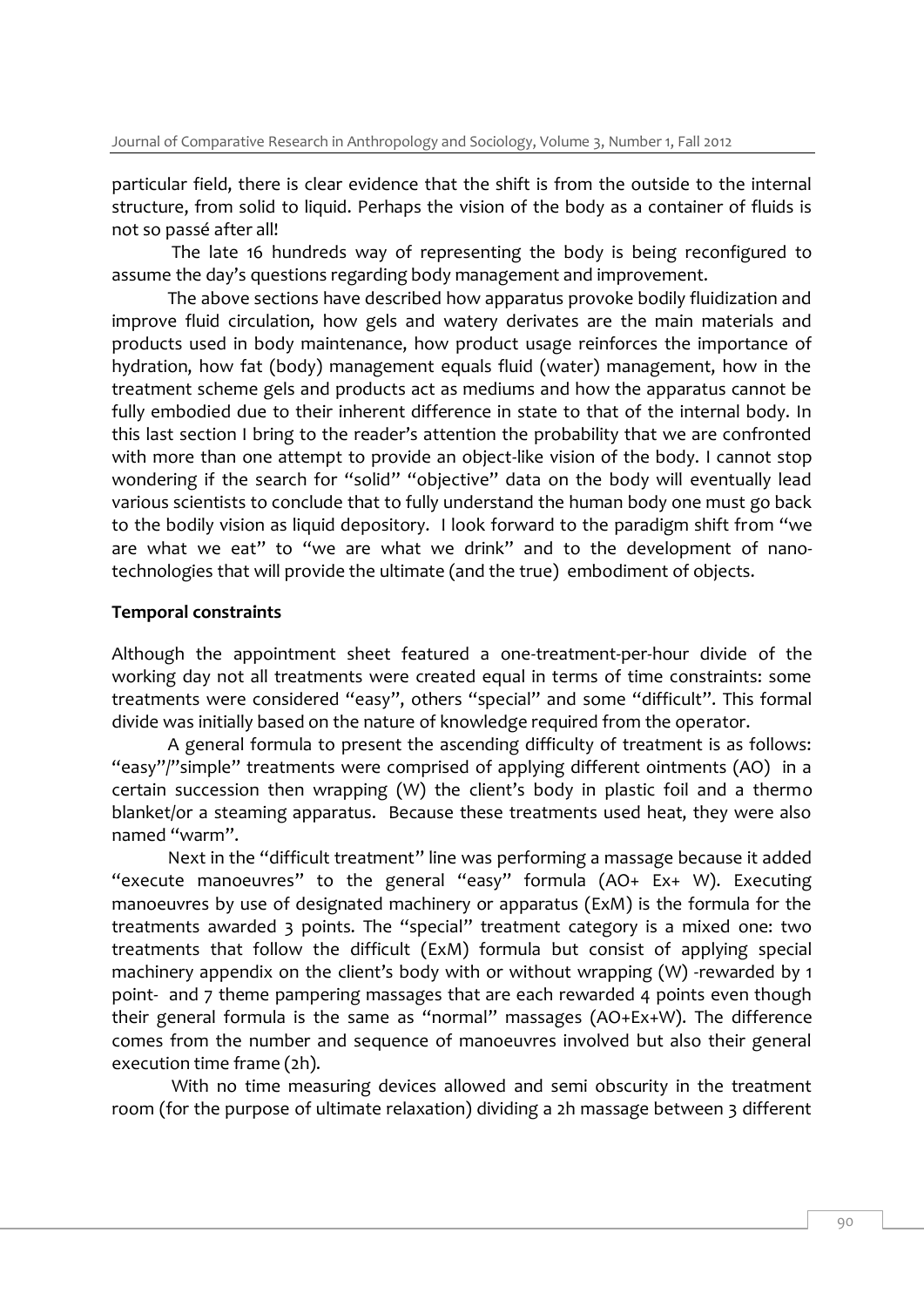ointments, 10 types of manoeuvres each repeated 3-8 times for both the supine and prone position while also completing a full body wrapping is no easy task!

But no matter how long and knowledge infused, in the generally accepted order, these pampering sessions were seen as less difficult mainly because the overall complexities were known only to the operator (treatment performer) and the general state was induced relaxation which often ended in "sleepers"- or sleeping clients, like the ones who preferred the "warm" treatments as an excuse for a mid day nap.

This was never the case for the other "difficult" treatments. The noise the apparatus/ machine made, the limited time frame (30-40 min) and bright light meant the client was at least awake, if not generally alert, so s/he could very well see both the elapsing time on the machine/apparatus display and the instructions of the piece of paper that represented their own bodies not to mention hearing/answering the operator's treatment description and recommendations. Therefore, easiness and difficulty of treatments were measured against "client exposure time" pre-set by apparatus programming and enforced by the machine's visible display.

#### **Space usage and space referral systems**

Respecting appointments and checking time also meant cleverly dividing space, be it the centre's physical layout or the "spaces" of client's bodies. To limit the body exposure of clients the "warm" treatments were regularly arranged near the bathroom spaces, the themed massage sessions were designated for the rooms at the far-end of the centre, while the most visible part of the centre's layout was occupied by the slimming and toning apparatus and machinery.

This spatial partition echoes somewhat in the facility's general presentation: at the core identity of the centre are the high-tech, state-of-the-art apparatus and machinery that provided uncontested guaranteed results. Not a word on the themed "around the world spa massages", the "warm" treatments, even less about the manicure and pedicure department. The "concept description" seminars went even further with the idea of space usage: the centre is different from other "every day (better yet "every street corner") beauty salon" because it has no space allotted to hair care and maintenance. In other words, space usage defines. While "every other beauty salon" provides hairdressing, manicure & pedicure and simple cosmetic treatments, the "centre" is anchored into marketing existence by underlining the lack of hairdressing equipment, limiting the visual exposure of the manicure& pedicure department, and amply describing the wonderful effects upon body and face of technologically advanced maintenance machinery usage.

The "computer issue" as I dabbed it in my notes, soon proved to be a particular case of "apparatus privacy", i.e., all rooms with high-tech machinery had to be vacated as soon as treatment and maintenance time had expired: apparatus was to be left alone. At first this seemed to be another protective mechanism to safeguard the physical integrity and perfect functionality of very expensive organisational equipment but as time passed I learned to see it as a link in a higher chain of events. Needing "personal alone time" was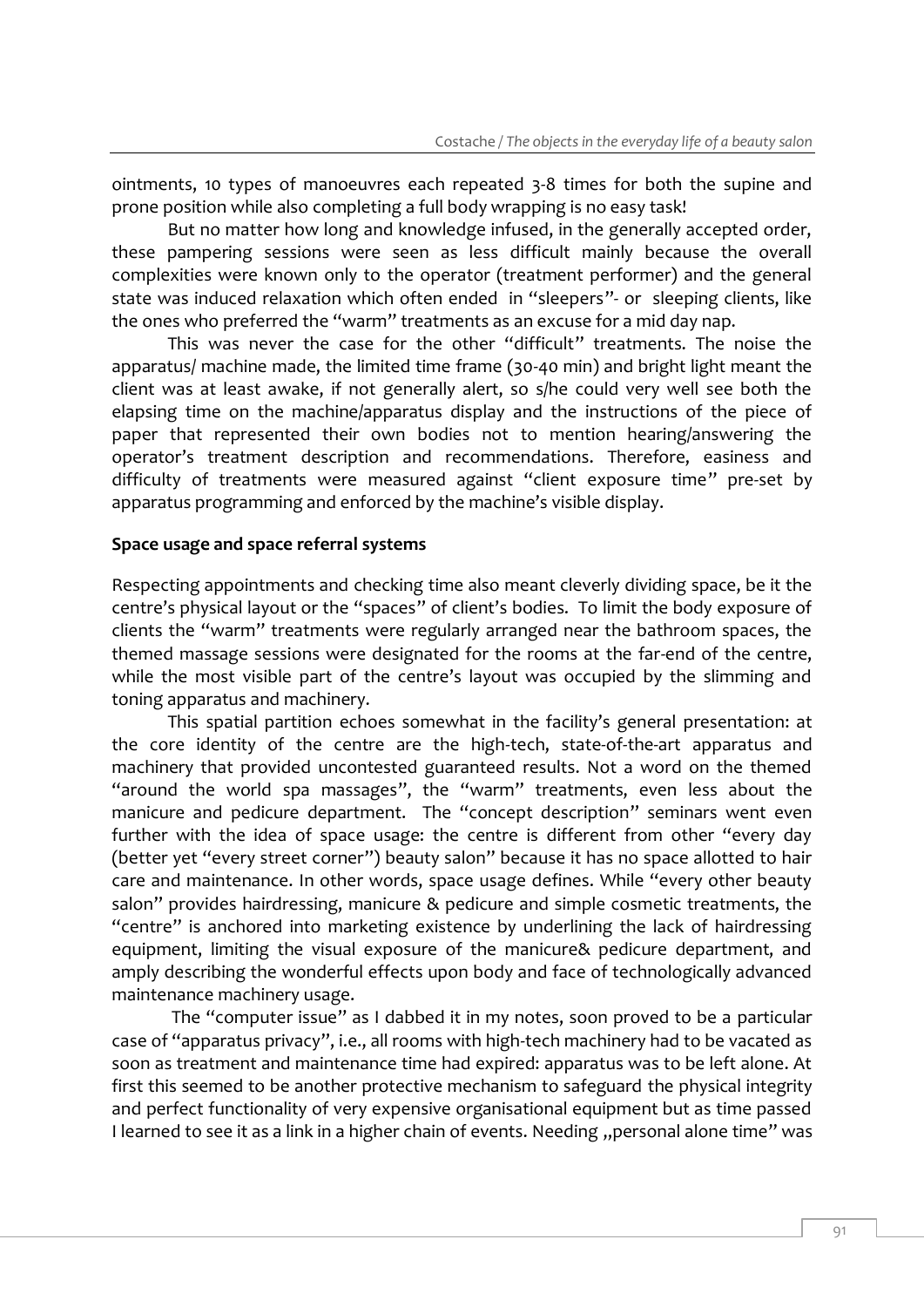almost incomprehensible for staff operators and conspicuously spending it near machinery was a sure way to earn a meeting with the unit manager or a label for social idiocy within the organisation. Only developing couples were granted the leave to be alone but always in rooms without valuable equipment.

Since treatment rooms did not provide chairs or seating arrangements, being alone next to a high tech machine could only mean that you were studying its intricate design, reviewing its main functions or trying to find a special characteristic that could help you better promote the apparatus to prospective clients, thus gaining valuable "sells" and the respect of fellow operators and staff. The "success stories" were mostly about a) how this or that operator managed to convince this or that client to be a regular buyer of Apparatus X treatment sessions or b) this or that operator became such a proficient user of Apparatus Y and was featured in all publicity stunts / left Skinny Beauty to become Romania's official trainer for that specific machine

Whether or not the clients were influenced by the marketed spatial referral system that the centre abided by is not for me to say. The observed client reactions to telephonic enquire from friends and acquaintances seems to suggest an alignment between the marketed space referral system of the company and the direct interaction to treatment equipment. Clients answered that they were "at the salon" when they were in the middle of "warm" treatments or mani/pedi sessions, "at the centre/clinic" when they used high-tech treatments, and "at the resort/spa" when disturbed from a theme massage.

The spatial representation of the clients' bodies followed the same exposure rule preferred by the marketing department. There were no visual records of persons who purchased only manicure, pedicure or "warm" therapy sessions. To denote the specific space on the client's body that was to be treated the operators and medics used a coding system: And (upper body-buttocks-thighs), GNd (lower-body with emphasis on the waist area), liberty/slim (genoid and calves) and total (full body minus the chest area, feet, neck and face).

As the treatments purchase turned to more advanced technological apparatus so did the spatial representation of the consumer's body: general feminine body outline on a simple white piece of paper with the android/genoid mention alongside the client's name (Star machine); red on white general feminine body outline on a three-fold shinny client leaflet with comments' assigned spaces where the medic wrote the treatment's time partitions and local particular cellulite distribution (Techni apparatus); a body photo from the neck down showing the main protuberances of the client's body, each with its allotted time and specific manoeuvres to be executed (LPG/Endermo).

Special in this regard was the general manager own treatment file: simple black on white general feminine body outline but marked by extended treatment time partitions, particular cellulite distribution and specific manoeuvres to be executed. A mixed form of privacy protection combined with a generous amount of information on personal bodily dissatisfaction.

In the end, no matter how explicit or simplistic the spatial representations of client's bodies were, they only functioned as a visual guide for us operators. The full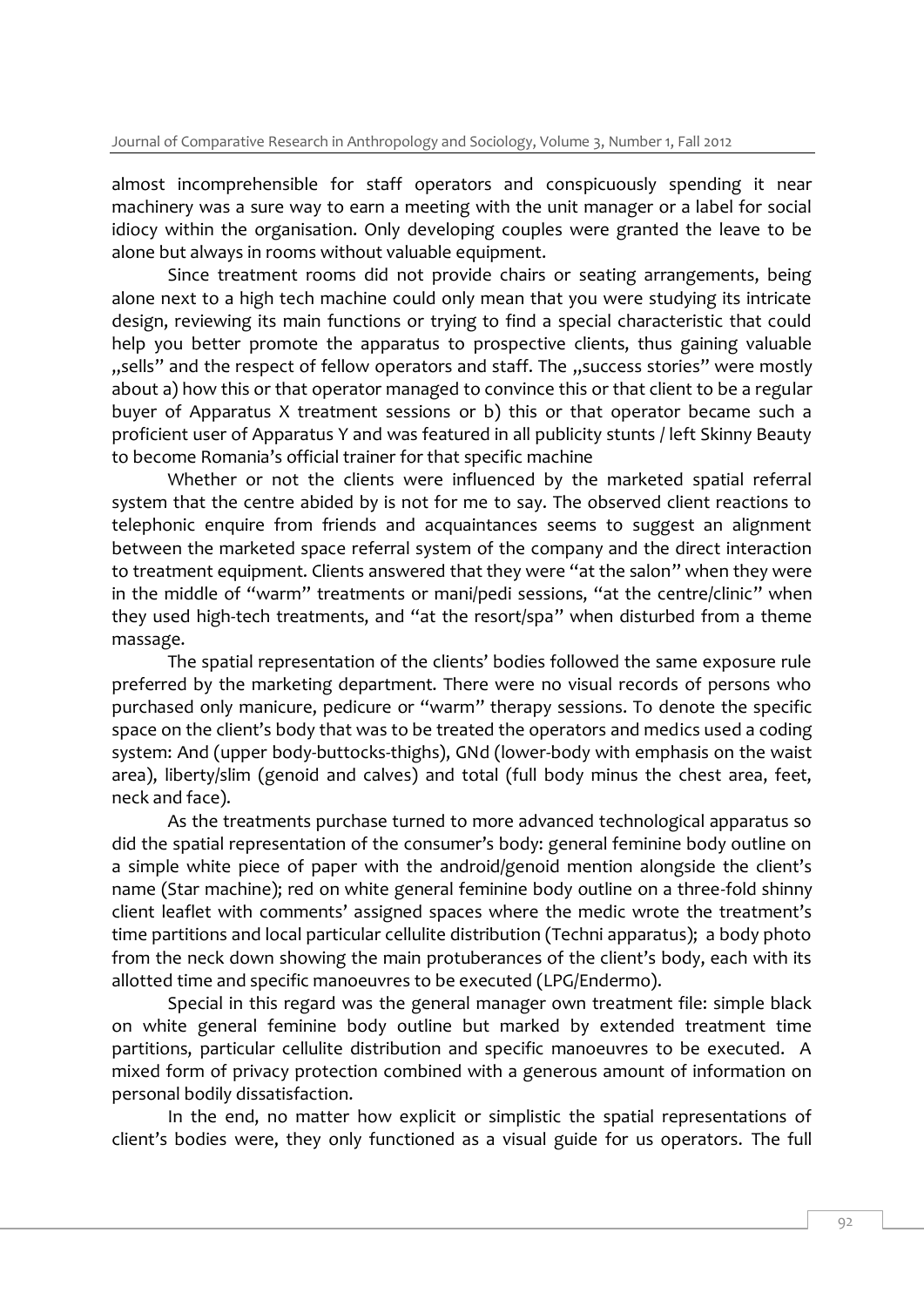version of costumer data was stored with the use of computer software that could only be accessed by the general manager, unit manager and medic. Computer rooms were "guarded" in the sense that at all times there had to be at least two people present, a fact so deeply rooted in the personnel's daily routine that it took a full month "experiment" to see how/if one, other than the people mentioned above, could use a computer while being alone. As a conclusion: it was possible to be alone in a "computer room" for up to 8 minutes, with a special "window of opportunity" between 7.15 and 8 pm.

#### **Interactional constraints: the rules**

The "recipe rule" meant that after each "treatment" you had to write down in precise quantities the products used, following the general "recipe" for the treatment at hand. The idea behind it was to limit the accusations of "missing products" and "inappropriately performed treatments" by providing a clear image of product usage. I don't know how effective it was, nor if anybody counted the actual grams or milligrams used. I only remember that the whole procedure was a nuisance and that everybody wrote the main recipes just to get the job done and go home.

In a way, writing down ingredients was not so different from writing down the points at the end of the day. Both rules were concerned with transparency but there were no formal "punishment", only occasional scolding from the unit manager when it became obvious you were neglecting these duties. The difference was in the perceived utility. Writing down product usage did not earn you points or later on money.

Each treatment performed would earn the operator "points"  $-$  1 point for the easy treatments , 3 for the difficult ones, 4 for special ones- and, at the end of the month, those who passed the threshold of 250 points would get a raise. There were two additional thresholds in the point system, of 400 and 600, but for the time I spend working there no one managed to go past 300 points.

It was simple to keep track of points: at the end of the morning session the initial appointments were divided between the operators based on operators' knowledge, skills and the medic's recommendations. Each operator would write down on his/her own copy of the appointments sheets the divided treatments and recommendations. Then the partition was announced to the reception department. They were in charge with the point count at the end of the month and each operator would report to them his/her points at the end of the working day. Because of this there was always a silent conflict between the reception department and the operators: either the reception department "forgot" or "misplaced" the points for some operators or the initial assignments (for which the reception department was also responsible) were poorly matched due to an incorrect assessment of operators skills or insufficient knowledge of time/space constraints for the treatments. If the first, the operators felt that the reception department tried to steal a well deserved pay raise; if the second, the reception department "made sure" that a) certain operators were assigned treatments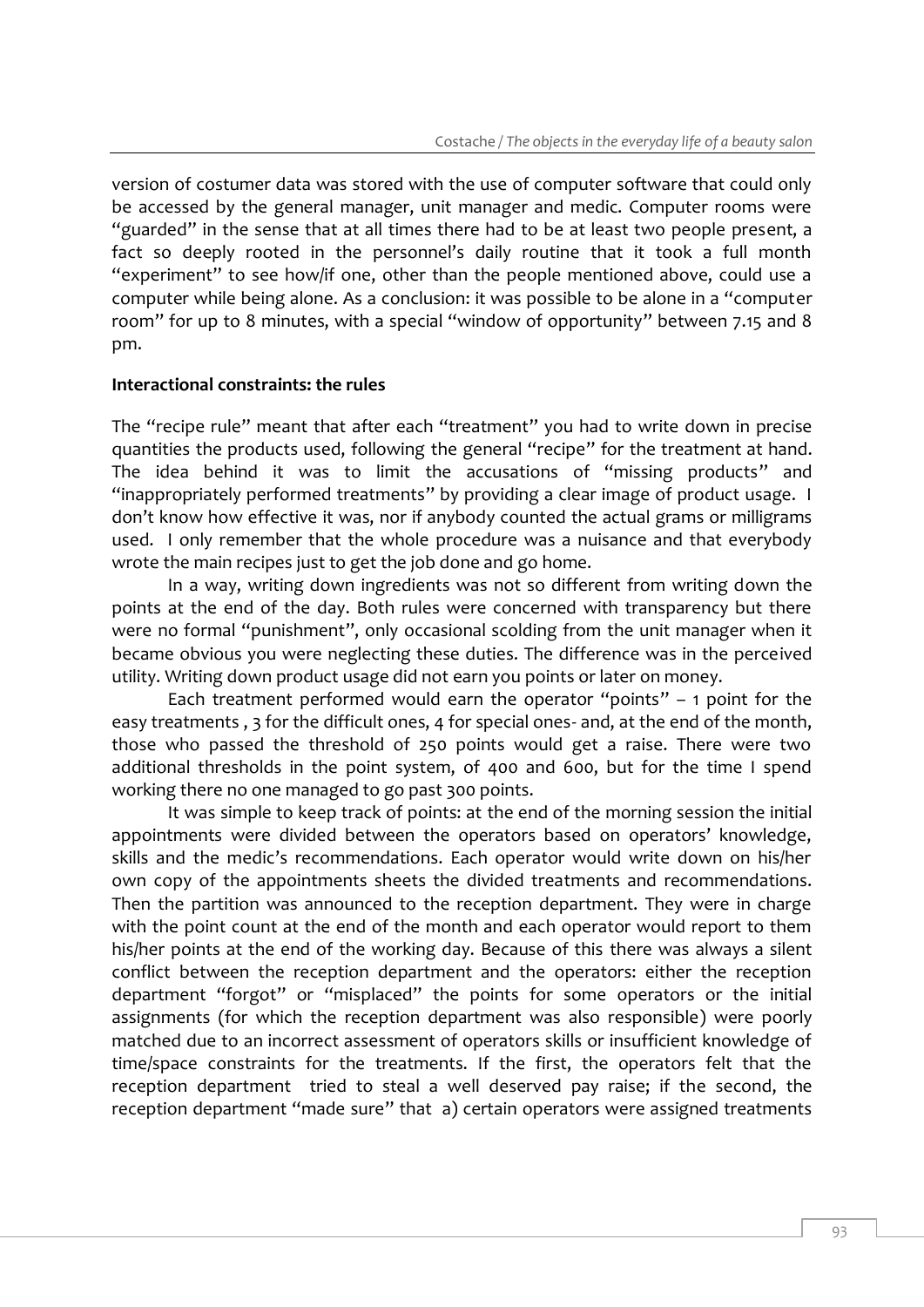with lower point value and b) the operators will have a hard time completing the pointearning tasks.

Another source of conflict between the reception department and operators became apparent in the high-sale months (May- June, November- December). Apart from executing the treatments it was the operator's job to recommend home-care products.

The successful recommendation translated into a sale. For this sale the operator received a percentage of the full price of the product. The problem arose from the fact that the sale could only be completed at the front desk at the reception department. If the operator could not accompany the client to the front desk then the reception department took full credit for the sale and, consequently, the operator did not receive the said percentage. As a general safeguard, the operator who could not accompany the client needed to report the recommendation to the medic or unit manager. However, at the end of the month, if the percentage count did not add up, there was the reception department's word against the operator's. Most often then none, the reception invoked the "client's change of mind" and/or later purchase based on receptionist's recommendations.

The recommendation rule ad its current practice offers interesting insights into a) the theoretical debate around the division between the social and embodied self and b) the practical issues of how the body becomes an object. "The who"," the when" and "the where" particularities of the recommendation practice have been described in the last segment so I will shift my attention to "the how" part of the recommendation as two fruitful contradictions arise: 1) how come such an elaborated and much rehearsed verbal choreography fails to reach its intended result and 2) how can one manage a "do not recommend" situation?

The recommendation practice can be synthesized by the following chain of events: welcome the client into the treatment cubicle where the apparatus or utensils and materials are, engage in small talk, ask about efficiency of current treatment, identify bodily signs that confirm or denounce the client's story, ask about current maintenance practice related to food and water intake, ask about current events that could lead to body modification, verbally asses the current status of the skin , explain probable causes with the help of information in the learning materials, inquire on personal beuty goals then recommend a particular treatment or product that solves the bodily issue and close the recommendation emphasizing on a personal (social) goal of the client (e.g it will make your skin glow for the company party ). The irony is that even though, as an operator, you find yourself working, literary, with a body that is represented in flesh and print and symbolised with working notions of different stages of cellulite, the success rests not on the embodied self of the client but on the social self of that client.

I believe it is a mistake to consider the clients of a beauty enhancement centre maintain a perfect overlap between their embodied and their social selves.

The client is not the embodied client but the social client! Ignoring this fact translates into low scores on the recommendation scales for each operator. Not surprisingly, the best at recommendation ignored this structured general outline and focused on developing a personal relationship with the clients.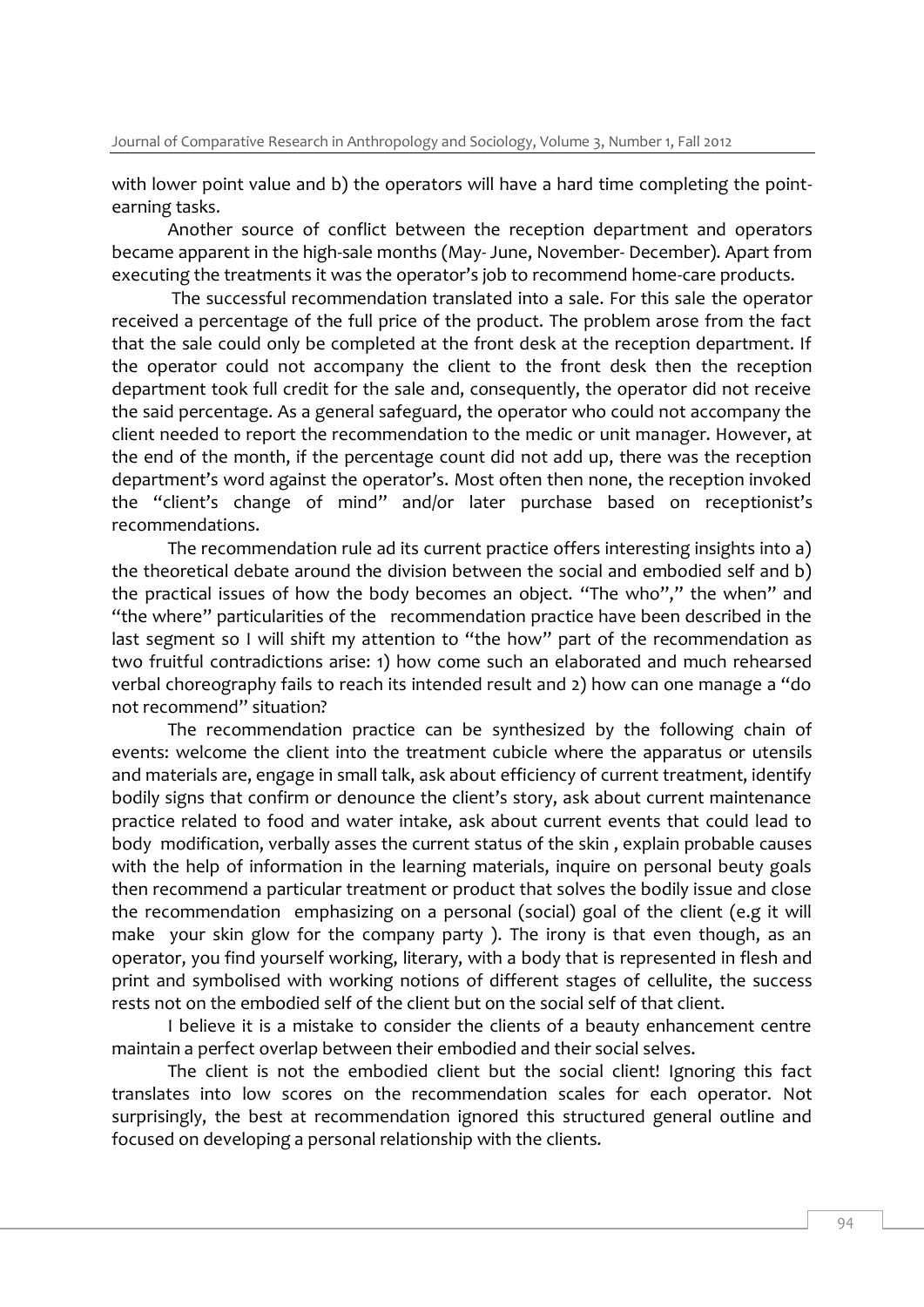What if there is a "do not recommend" instruction. Rare as they may be in the centre I studied most of the times they refer to clients that are eighter new clients that were personally recommended by the general manager, social media representatives, or star clients that have a thourough knowledge of the centre and the equipments and products used. Such clients have limited or no treatment file at all, require multiple treatments in one session, and , sometimes, can individually operate the apparatuses. There is no comment on their body shape, size and skin structure. The general rule of thumb is "make small take when appropriate but never forget that you are dealing with".

The answer to the first question lies not in the actual presentation but rather in the silent assumptions the practice reiterates, namely that the client and the body operator define and relate to body imperfections in the same way and/or there is a perfect alignment between the social and embodied self of the client. This latter assumption- turned on its head- is also the response to the second dilemma. Managing a "do not recommend" situation means focusing on conversational topics the social self of the client might find agreeable while, at the same time, performing the treatment at hand without the additional information on apparatus and materials used.

As I mentioned earlier, the bodily imperfection that the centre is most equipped to manage is fat.

The curious thing is that "fat "is the indisputable present absence. It is never mentioned per se. It is brought into being by adjacent concepts: nodules, fat cells, deposits, conglomerations, swallowing, loss of skin tone, expansion etc.. At the same time, fat is considered by clients to be "unbearable"; fat is something to be ashamed of; to be fat is to be lazy; only rude people get fat. These are only a few thoughts in relation to fat or being fat that permeate the walls of the centre from the outside. Inside, fat is somewhat tamed. It is limited to certain intervals, explained away by inadequate fluid management in the body or a temporary condition for body regeneration.

As we are believed to be living in a time of an obesity epidemic, there is no surprise why such centres exist and we seldom think about the need for them to exist. The World Health Organisation (1998) has started a conflict that is ongoing between those who consider the obesity epidemic as a social construction and argue for an rational approach in offering solutions for the future, while others consider that the figures of obesity among young people and adults in the developing countries to be ever alarming. Different spin-offs are also visible: the advocates for the true media representation of male and female bodies by the fashion industry (the plus/size model revolution), those who consider that the bodily self-loathing of adolescents at the base of this obesity frenzy, those who lead the "love yourself" campaigns that advocate for the diversity in body shape and sizes etc.

Among those who consider the obesity epidemic as a social construct are Lee F. Monaghan, Robert Hollands and Gary Pritchard who go even further and unveil the main types, practices and interest of the "obesity epidemic entrepreneurs"- the stakeholders that have genuine reasons for maintaining the public concern around obesity. In the convincing picture they present, global institutions such as the World Organisation of Health play the role of **creator** - the one who sets specific parameters for identifying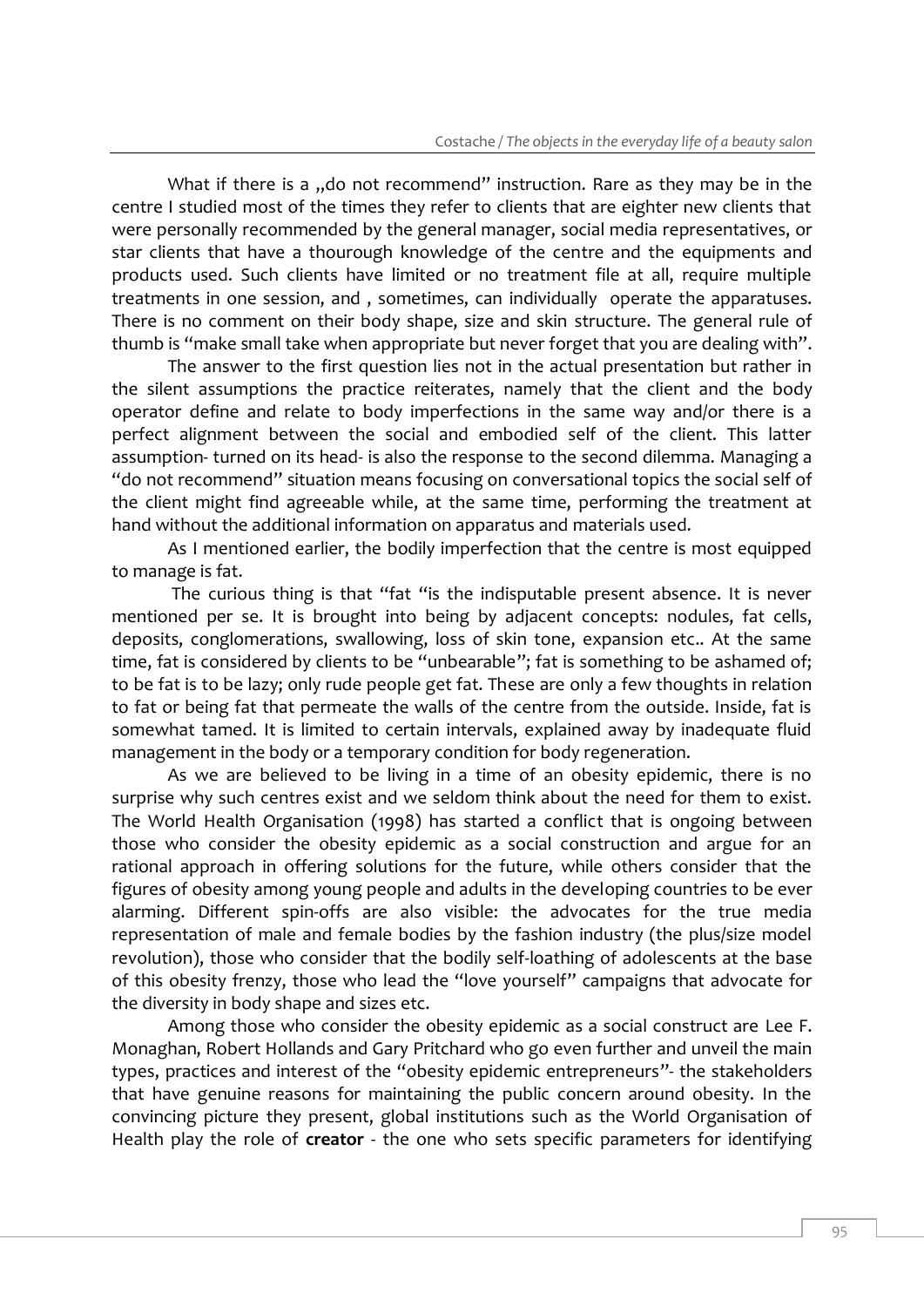obesity; the media acts as a general **amplifier** and even airs moral representations; **legitimator**- types entrepreneurs as governments offer reports and legislation procedures; **supporters** are those who campaign and educate the public on the effects of being overweight ; **enforcers** or administrators are made up of all health professionals that enforce weight loss regimes; and , finally, the **entrepreneurial self** is the individual who interacts with these various other types of organisations and individuals that promote bodily modifications through weight (Hollands, Monaghan, Pritchard (2010)).

At Skinny Beauty there is a concrete representation of the creator-entrepreneurs by the very existence of the Tanita apparatus that accurately measures the body content in fat, water and provides the body mass index and other indicatives of bodily excesses. There are several medics employed and they are both supporters (they educate the clients on the anatomical functions of the connective tissue) and enforcers (they provide weight loss plans and constantly monitor client's progress. In the relative absence of concrete facts about the obesity status of Romanians, the media (represented by the glossy magazines that were always found in the treatment cubicles) acts as a legitimator and amplifier. Being one of the first large companies that acted in the body modification segment Skinny Beauty was often attributed as being at least one type of obesity entrepreneur. The general manager often cited media interviews that recognised her role in creating that class of people who were willing to invest money and time for body maintenance products and services. In a way, companies such as Skinny Beauty promote the existence of the "entrepreneurial self" even if, at the moment, this segment reflects mostly urban dwellers with above than average earnings.

Further down the line there are other explanations for the social role of caring and bringing into consideration fatness. In her study on pre-adolescent girls and their dieting practices Mimi Nichter clearly identifies a social ritual that rests of the inquiring on personal body fatness. Participating in this verbal ritual means both adhering to the ideal body image while also testing the strengths of personal social bonds.

At the Skinny Beauty centre, the social ritual described by Mimi Nichter almost never took place. The clients often initiated this ritual asking if *they are* fat or not. However, the ritualistic response , as identified by Nichter, that denied the said inquiry, was not rewarded. When confronted with this situation it was an trained obligation to pause and to reconceptualise the word fat with medically-informed synonyms and phrases. Note that the clients asked if *they* are fat not if their body presented signs of fat accumulation In the first case fat is embodied and experienced as such; in the second fat is somewhat a distant, observational and rational experience at most!

"Fat" was thus transformed from a danger word to a more tame "accumulation of fatty tissue", "deposits of toxins", "and swelling of fatty cells due to water retention" and so on. This, I believe is the first step in both to the objectifying of fat and for its disembodiment. The digital scale's accurate measurements of body mass index, water content and general degree of fat distribution continued in this vein only to culminate with files and the symbolic representations of cellulite and fat deposits on the client's body.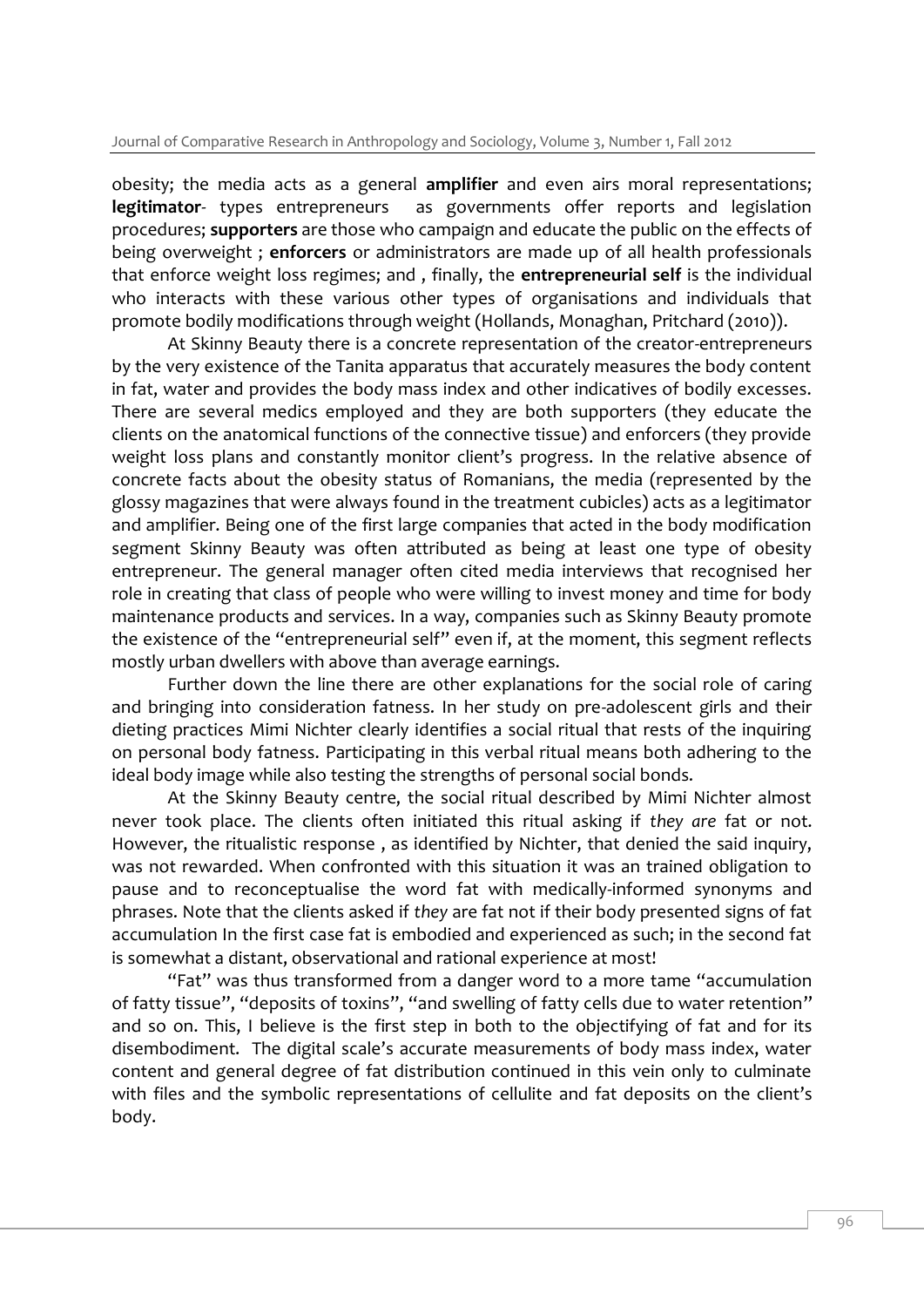The discretion requirements and general incentives to protect the client's identity translates into these paper prints of bodies photographed from below the neck and above the calves, the treatment files. It was mandatory to have the clients personal treatment file at all times during the treatment because the file contained additional information on localised body imperfections and the timeframes allotted to those particular area, sometimes different from the general time frame the apparatus imposed by its initial programming. I remember that once, a treatment file was misplaced and, with the help of the medic, I was advised to take another file of a different client who had the same time distribution and localised bodily imperfection as the one I was about to encounter. To my surprise, my client noticed the difference and began scolding me *:"That's not mine. I don't have a bikini like that! Why are you using that (file) for my treatment? I have never been so fat! If you want to know my cellulite look at my body, I'm right here in front of you! That piece of paper or the other one (the right treatment file) is not who I am! You and your protocols forget who we are!"* The representations were never part of the client's self image. There was always a difference between the lived body and the symbolic representation of it.

When working at the other place I meat a former client of Skinny that complained in a similar way: *"I could never feel relaxed there. I was constantly reminded I am this much fat and this much water and my cellulite degree remained a solid 3 because I did not drink the teas they recommended or did not have a treatment session of whatever gizmo they said would work for me"* . Relaxing is rather a social part of the self not only an embodied experience. Having a chat or talking freely on subjects other than bodily composition or information of material usage meant the customer could maintain his/her identity as social being, not just an embodied one.

This way, the treatment files and all other information stored in the computer files created an artificial image , an object, that was then imposed on the clients who were not so eager to share it or be defined by it.

There is another instance when the divide between the social and the embodied self intervenes in the performance of the centre's staff: pain recognition and avoidance. The initial commitment of the beauty centre to its clients – observable and timely resultsis seconded by the adagio of achieving personal beauty enhancement goals without (the "anticipated") pain. However, such a marketable difference from other types of bodycentred facilities (gyms and cosmetic surgery clinics) provides additional challenges since it cannot be further publicized if violations of the "no pain" claim arise.

The abhorrence of fat is the also the abhorrence of pain. There is no such thing as a "no pain, no gain" (or in this case loss) strategy. Screams, bruises, blemishes, rashes, mild burns, contracted muscles are all the signs of objectified pain. Whenever these signs are visible the immediate response is to verify the identity of the culprit and amend the damages. Stories of pain infliction are quickly hushed up because they have the power to go beyond the physical walls of the centre and into the perceived image of the company.

Like fat, "pain" is also turned into an object by precise and observable changes in bodily tissue. There are different signs for pain from redness to swelling. As a trainee you are taught to associate specific signs with the most probable pain inflicting agent.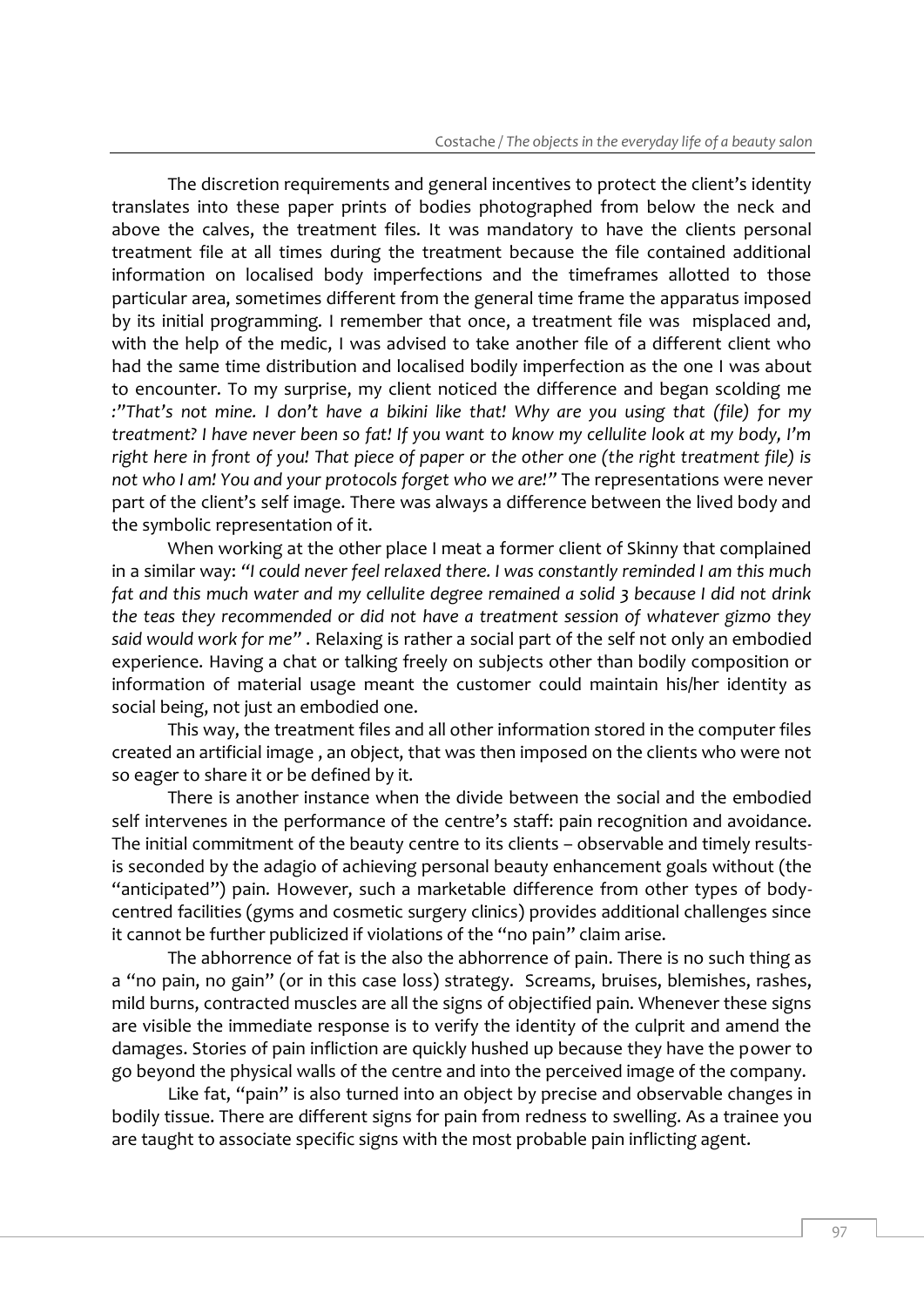Bruises and yellowish unregulated spots are signs for massage manoeuvres executed in a harsh manner or the action of high vacuum suction pressure; tine red blod vessels in clusters can be the result of localised action of intense current passing through the skin; burns and brownish circular spots can be interpreted as sensitive reactions to photo therapies that did not take into consideration the correct pigmentation of client's skin; pressure marks on the skin are signs on bad circulation in that specific area due to improper clothing; general redness can mean either prolonged exposure to heat or particular reactions to specific ingredients; localised redness is often the result of bodily hair removal or the sever action of steam; muscle strain and joint swelling are the result of prolonged and difficult sportive activities; accumulation of cellulite nodes and greyish appearance of skin is a sign that the body is hurting from within and that it is not getting the attention and maintenance it deserves

The walls of the beauty centre act as a permeable frontier for the meaning of pain. If the signs of pain are localized on the client's skin upon the first visits then they are conceptualised as the inappropriate use of correct treatments or the general lack of anatomical knowledge of the staff from the "other" beauty salons. Inside the walls of the centre, inflicted pain on the client's can only mean one of two things: a) the body operator did not follow the step by step instructions for the correct treatment procedure; b) the client willingly ignored the body operator's warnings and demanded an increase in the apparatus' variables (pressure, current distribution et all). In most cases the customer is always right and a painful experience is rewarded by additional "pampering sessions" such as general body massages, free of charge of course.

The only widely reported incident of pain infliction by Skinny employee I have ever learned of happened after I left Skinny Beauty and was working at another salon. The information came via a client that was surprised that one of the Skinny's clients could ever be hurt so much as to tell the story. A former client of Skinny herself and a general practitioner of weight training she generally dubbed "them" as being "a bunch of softies" *that trick you into thinking that you don't need pain to change (the body) to make you buy more treatment sessions".* Searching for the whole story in the media I discovered that the plaintiff was ready to legally charge the company for knowingly producing pain by inapropriate treatment. The large burns that were reportedly spred all over the body were refuted by the company manager who replied that the claims were artificial because the burns were of small dimensions and localised.

Even more, the treatment was appropriately conducted- general amounts of ointment were used- and that the client had signed a document stating she was aware of the risks of the condensed phototherapy treatment she purchased.

I believe this is a general example how clients appropriate the knowledge about the pain that Skinny staff willingly (and sometimes proudly) share and use it instrumentally to gain additional benefits. The signs of inflicted pain become disembodied as the dis-satisfied client uses them as a trading card. The above example is indicative of how, no matter the actual pain inflicted and its damaging effects on the clients body, the sought of reward is much greater than the compensation for medical treatment injuries. The amount of money the plaintiff was demanding in exchange for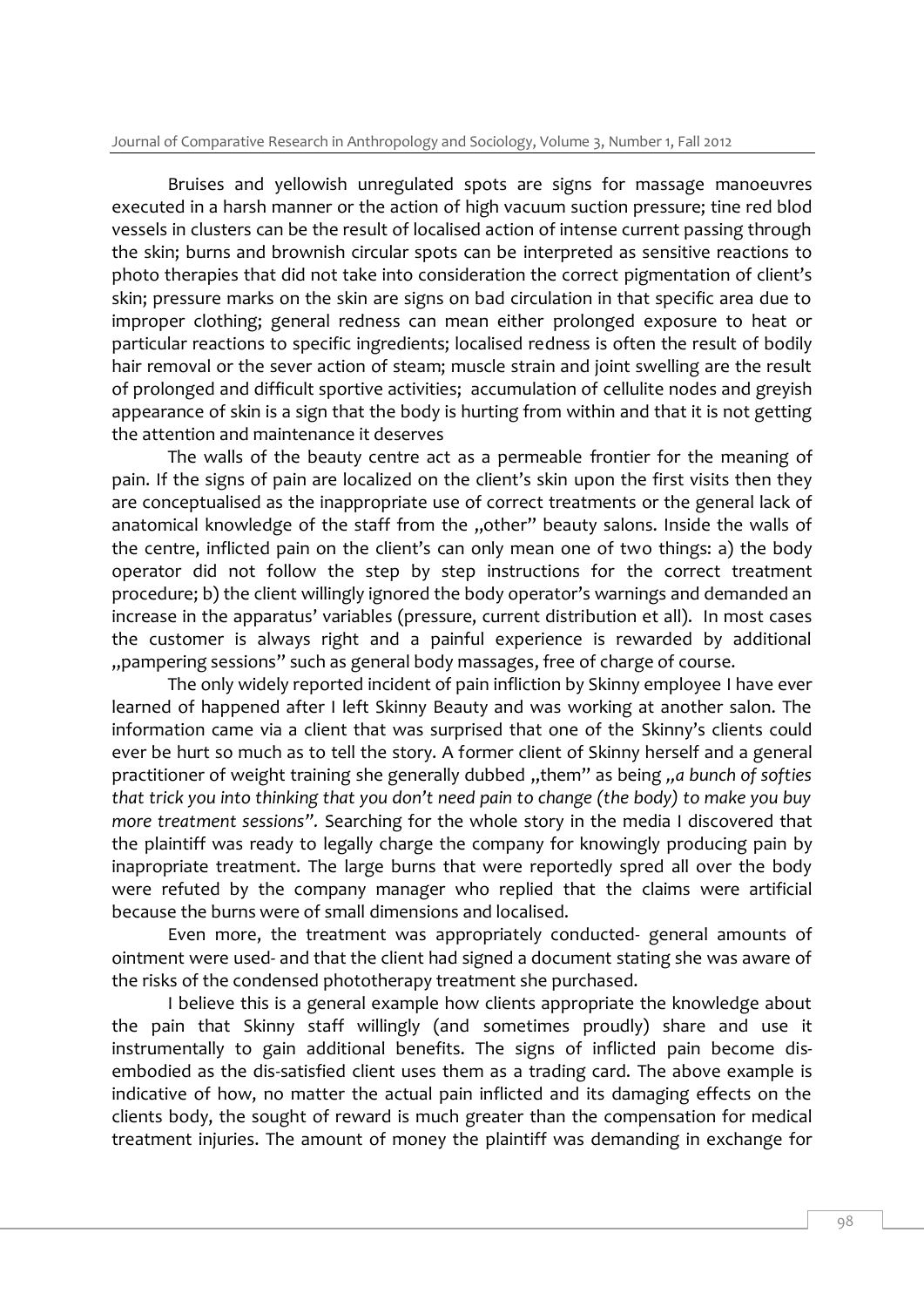dropping the charges was calculated as to covered not only the medical expenses but also the psychological trauma experienced. News about pain really does "go deeper than skin" and becomes a public relation problem as the damage inflicted on the embodied self of the client reverberates (and escalates) through the circles of the client's social self! The difference between fat and pain resides in pain's characteristics as a objectified issue.

While "fat" can be described as a "fluid object" – due to its multiple understandings and contextual definitions - "pain" is more similar to a "fire object" in its consequences.

This being said could we imply that the objective existence of a beauty centre can be summarised into this line: turn solids into fluids while avoiding fires?

#### REFERENCES:

- Law, John; Singleton, Vicky (2005) Object Lessons. *Organization;* Volume 12, Nr 3; ProQuest Central pg. 331
- Law, John (2002) Object and Spaces. *Theory, Culture & Society,* Volume 19, Nr 5/6. Availabe from: http://tcs.sagepub.com/content/19/5-6/91
- Monaghan Lee F., Hollands Robert and Prtichard, Gary (2010) Obesity Epidemic Entrepreneurs: Types, Practices and Interests. *Body & Society* 16: 37. Available from: [http://bod.sagepub.com/content/16/2/37.refs.](http://bod.sagepub.com/content/16/2/37.refs)
- Nichter, Mimi (2000) *Fat Talk: What Girls and Their Parents Say About Dieting* , Harvard University Press.
- Preda, Alex (1999) The turn to things. Arguments for a sociological theory of things. *The Sociological Quarterly*, Volume 40, Nr 2, pg 347-366
- Shiling, Chris (2003) *The body and social theory*. Sage Publication, London
- Suchman, Lucy (2005) Affiliative Objects*. Organization;* May 2005; 12, 3; ProQuest Central. pg. 37

**Monica Costache** is a social researcher who believes that the most rewarding research ideas and projects are inspired by lived experiences. This conviction is reflected in her choice of projects: in 2008 she received a BA in Sociology with a research on forced mining resettlement in the region of Oltenia; in 2010- while working for a book store she applied for a MA in Anthropology with a paper on children's literature and - as of 2011 - she is both a Phd candidate in Sociology at the University of Bucharest and a parttime physical therapist. She is currently developing a thesis on the existence of body projects in urban Romania.